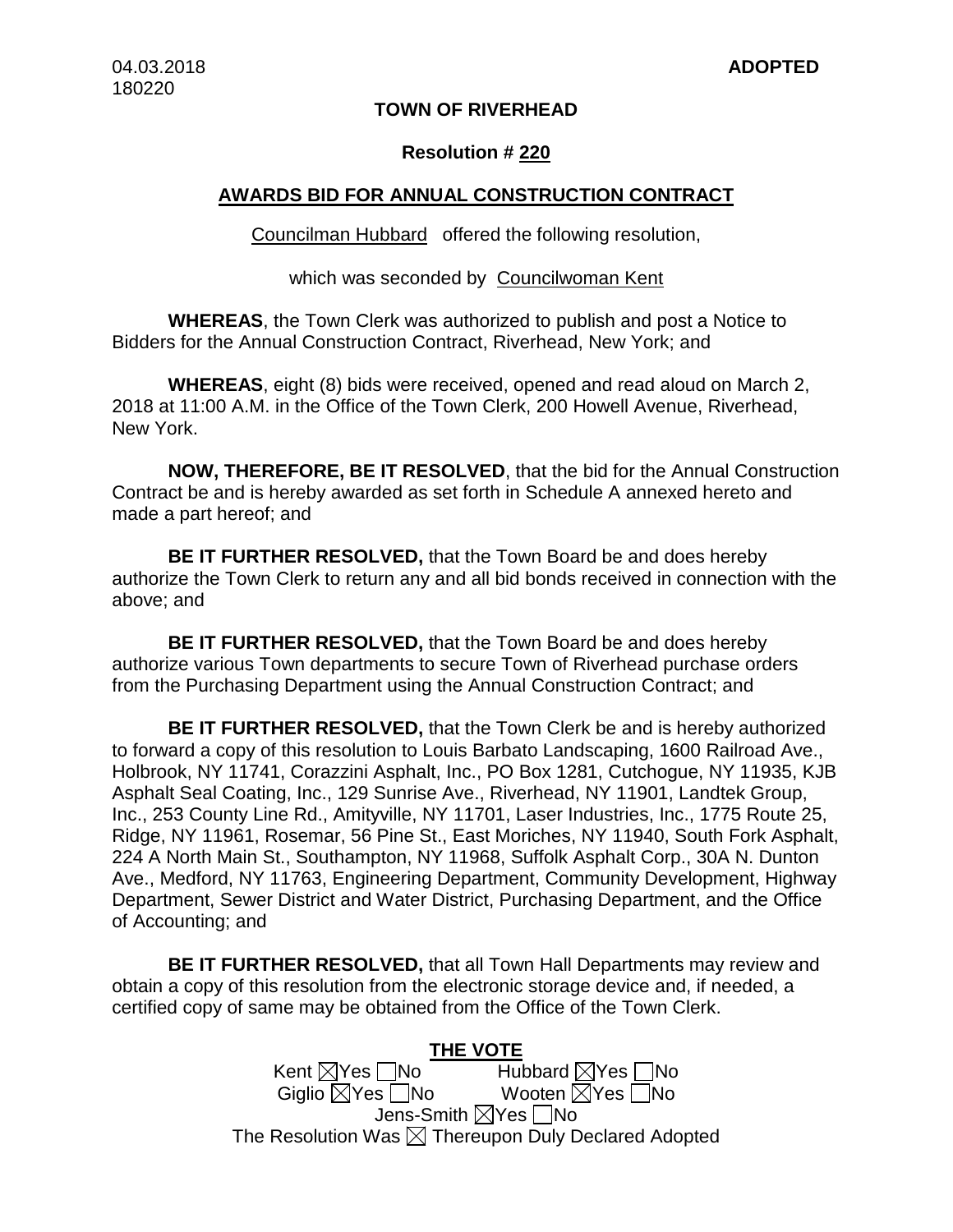## SCHEDULE A

Award No. 1 - Mixed In Place Road Reconstruction - Low Quantity

Low Bidder: Corazzini Asphalt, Inc.

Alternate Low Bidder: KJB

Town of Riverhead Bid Received March 2, 2018

| Award | <b>Item</b>                             | <b>Description</b>                                        | Unit      |                 | <b>Estimated</b> |                  | <b>Corazini</b>    | <b>KJB</b> |                              |
|-------|-----------------------------------------|-----------------------------------------------------------|-----------|-----------------|------------------|------------------|--------------------|------------|------------------------------|
| No.   | No.                                     | <b>Description</b>                                        | Unit      | <b>Ouantity</b> | Quantity         | <b>Unit Cost</b> | <b>Total Price</b> |            | <b>Unit Cost Total Price</b> |
| -1    | $\overline{2}$                          | <b>Unclassified Excavation</b>                            | <b>CY</b> | $1 - 200$       | 100              | \$30.00          | \$3,000.00         | \$40.00    | \$4,000.00                   |
|       | 2U                                      | Removal of Unsuitable Material                            | <b>CY</b> | $1 - 200$       | 100              | \$10.00          | \$1,000.00         | \$40.00    | \$4,000.00                   |
|       | $3S-B$                                  | Embankment - Borrow                                       | <b>CY</b> | $1 - 200$       | 100              | \$5.00           | \$500.00           | \$10.00    | \$1,000.00                   |
|       | 3S-SGF                                  | Embankment - Select Granular Fill                         | <b>CY</b> | $1 - 200$       | 100              | \$3.00           | \$300.00           | \$20.00    | \$2,000.00                   |
|       | $3S-GS$                                 | Embankment - Grading Subgrade                             | SY        | $1 - 200$       | 100              | \$5.00           | \$500.00           | \$15.00    | \$1,500.00                   |
|       | 4                                       | Stabilized Mixed-In-Place Recycled Base Course            | SY        | $1 - 2,000$     | 1,000            | \$5.00           | \$5,000.00         | \$14.00    | \$14,000.00                  |
|       | $4-P$                                   | Recycled Concrete Aggregate                               | <b>CY</b> | $1 - 200$       | 100              | \$20.00          | \$2,000.00         | \$20.00    | \$2,000.00                   |
|       | $25-C$                                  | <b>Casting Adjustment</b>                                 | Ea.       | $1-5$           | 3                | \$50.00          | \$150.00           | \$400.00   | \$1,200.00                   |
|       | $25-S$                                  | Subgrade Area Material                                    | <b>CY</b> | $1 - 5$         | 3                | \$5.00           | \$15.00            | \$20.00    | \$60.00                      |
|       | $25-P$                                  | 10'x10' Pavement Patch                                    | Ea.       | $1 - 5$         | 3                | \$5.00           | \$15.00            | \$500.00   | \$1,500.00                   |
|       | 49                                      | Rut Avoidance Asphalt Concrete, Type 6FRA Top<br>Course   | Ton       | $1 - 200$       | 100              | \$125.00         | \$12,500.00        | \$150.00   | \$15,000.00                  |
|       | 52                                      | Rut Avoidance Asphalt Concrete, Type 3RA Binder<br>Course | Ton       | $1 - 200$       | 100              | \$125.00         | \$12,500.00        | \$150.00   | \$15,000.00                  |
|       | 55                                      | Asphalt Concrete Type 1, Base Course                      | Ton       | $1 - 200$       | 100              | \$75.00          | \$7,500.00         | \$100.00   | \$10,000.00                  |
|       | 57                                      | <b>Asphalt Emulsions</b>                                  | Gal       | 1,000-5000      | 3000             | \$4.00           | \$12,000.00        | \$1.00     | \$3,000.00                   |
|       | 112                                     | Topsoil and Seed                                          | SY        | $1 - 500$       | 250              | \$10.00          | \$2,500.00         | \$10.00    | \$2,500.00                   |
|       | <b>Pavement Markings</b><br>116         |                                                           | LF        | 1-1000          | 500              | \$1.50           | \$750.00           | \$3.50     | \$1,750.00                   |
|       | <b>Total Bid Comparison Award No. 1</b> |                                                           |           |                 |                  |                  | \$60,230.00        |            | \$78,510.00                  |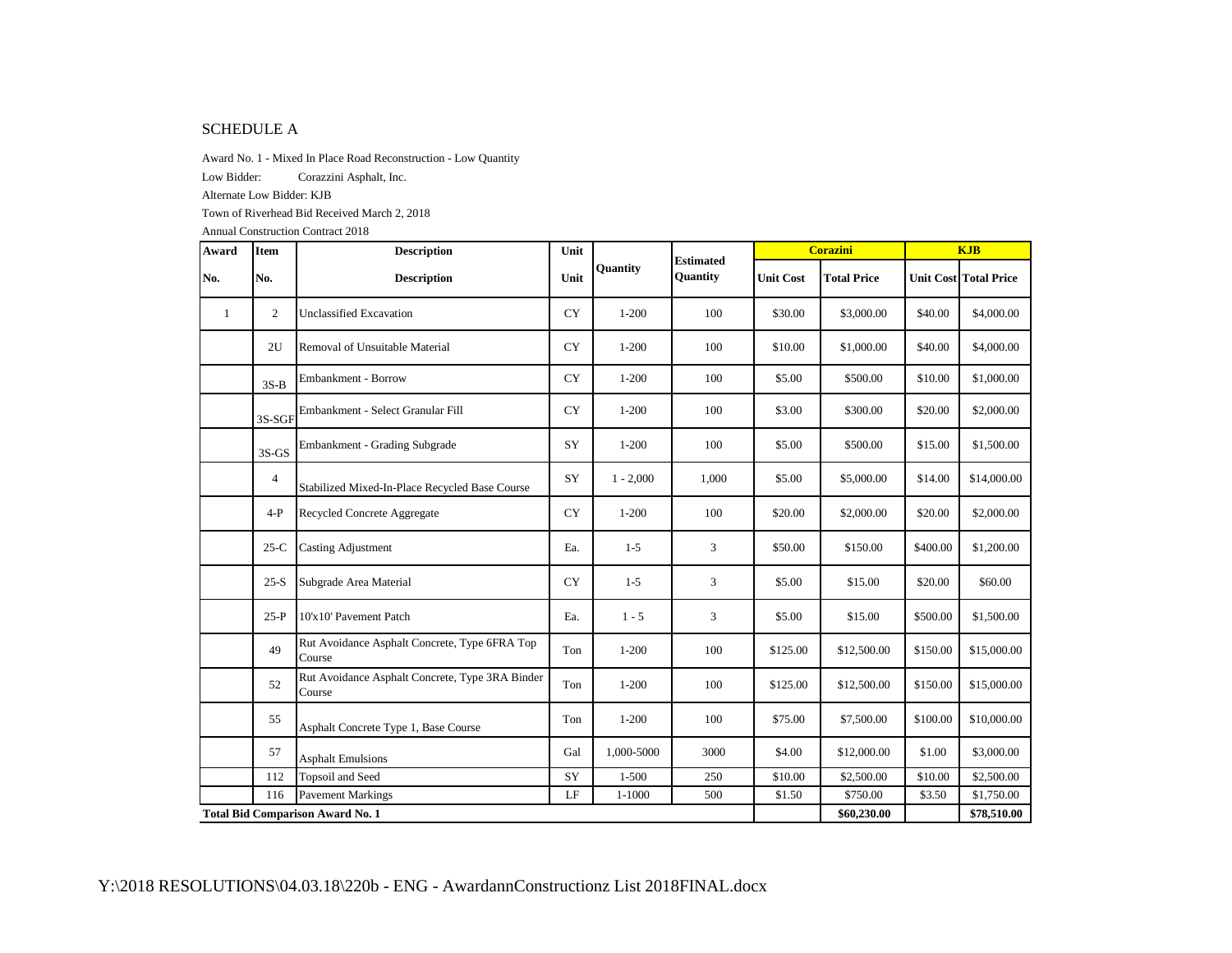### Award No. 2 - Mixed In Place Road Reconstruction - High Quantity

Low Bidder: Rosemar

Alternate Low Bidder: Corazzini

Town of Riverhead Bid Received March 2, 2018

| Award          | <b>Item</b>    | <b>Description</b>                                        | Unit      | Quantity        | <b>Estimated</b> | <b>Error</b> |             |                  | <b>Rosemar</b>     |                  | <b>Corazzini</b>   |
|----------------|----------------|-----------------------------------------------------------|-----------|-----------------|------------------|--------------|-------------|------------------|--------------------|------------------|--------------------|
| No.            | No.            | Description                                               |           |                 | <b>Ouantity</b>  | <b>Type</b>  | <b>Type</b> | <b>Unit Cost</b> | <b>Total Price</b> | <b>Unit Cost</b> | <b>Total Price</b> |
| $\overline{2}$ | $\overline{2}$ | <b>Unclassified Excavation</b>                            | <b>CY</b> | $201 - 500$     | 350              |              |             | \$20.00          | \$7,000.00         | \$25.00          | \$8,750.00         |
|                | 2U             | Removal of Unsuitable Material                            | <b>CY</b> | $201 - 500$     | 350              |              |             | \$1.00           | \$350.00           | \$1.00           | \$350.00           |
|                | $3S-B$         | Embankment - Borrow                                       | <b>CY</b> | $201 - 500$     | 350              |              |             | \$1.00           | \$350.00           | \$1.00           | \$350.00           |
|                |                | 3S-SGF Embankment - Select Granular Fill                  | <b>CY</b> | $201 - 500$     | 350              |              |             | \$1.00           | \$350.00           | \$1.00           | \$350.00           |
|                | $3S-GS$        | Embankment - Grading Subgrade                             | SY        | $201 - 500$     | 350              |              |             | \$1.00           | \$350.00           | \$1.00           | \$350.00           |
|                | 4              | Stabilized Mixed-In-Place Recycled Base Course            | SY        | $2,001 - 5,000$ | 3500             |              |             | \$5.00           | \$17,500.00        | \$7.00           | \$24,500.00        |
|                | $4-P$          | Recycled Concrete Aggregate                               | <b>CY</b> | $201 - 500$     | 350              |              |             | \$15.00          | \$5,250.00         | \$20.00          | \$7,000.00         |
|                | $25-C$         | <b>Casting Adjustment</b>                                 | Ea.       | $6 - 10$        | 8                |              |             | \$200.00         | \$1,600.00         | \$50.00          | \$400.00           |
|                | $25-S$         | Subgrade Area Material                                    | <b>CY</b> | $6 - 10$        | 8                |              |             | \$100.00         | \$800.00           | \$20.00          | \$160.00           |
|                | $25-P$         | 10'x10' Pavement Patch                                    | Ea.       | $6 - 10$        | 8                |              |             | \$100.00         | \$800.00           | \$20.00          | \$160.00           |
|                | 49             | Rut Avoidance Asphalt Concrete, Type 6FRA Top<br>Course   | Ton       | 201-500         | 350              |              |             | \$85.00          | \$29,750.00        | \$90.00          | \$31,500.00        |
|                | 52             | Rut Avoidance Asphalt Concrete, Type 3RA Binder<br>Course | Ton       | 201-500         | 350              |              |             | \$65.00          | \$22,750.00        | \$80.00          | \$28,000.00        |
|                | 55             | Asphalt Concrete Type 1, Base Course                      | Ton       | 201-500         | 350              |              |             | \$45.00          | \$15,750.00        | \$60.00          | \$21,000.00        |
|                | 57             | <b>Asphalt Emulsions</b>                                  | Gal       | $5001 - 15,000$ | 10000            |              |             | \$2.00           | \$20,000.00        | \$3.00           | \$30,000.00        |
|                | 112            | Topsoil and Seed                                          | SY        | $501 - 1,500$   | 1000             |              |             | \$1.00           | \$1,000.00         | \$1.00           | \$1,000.00         |
|                | 116            | <b>Pavement Markings</b>                                  | LF        | 1.001-5000      | 3,000            |              |             | \$1.50           | \$4,500.00         | \$1.50           | \$4,500.00         |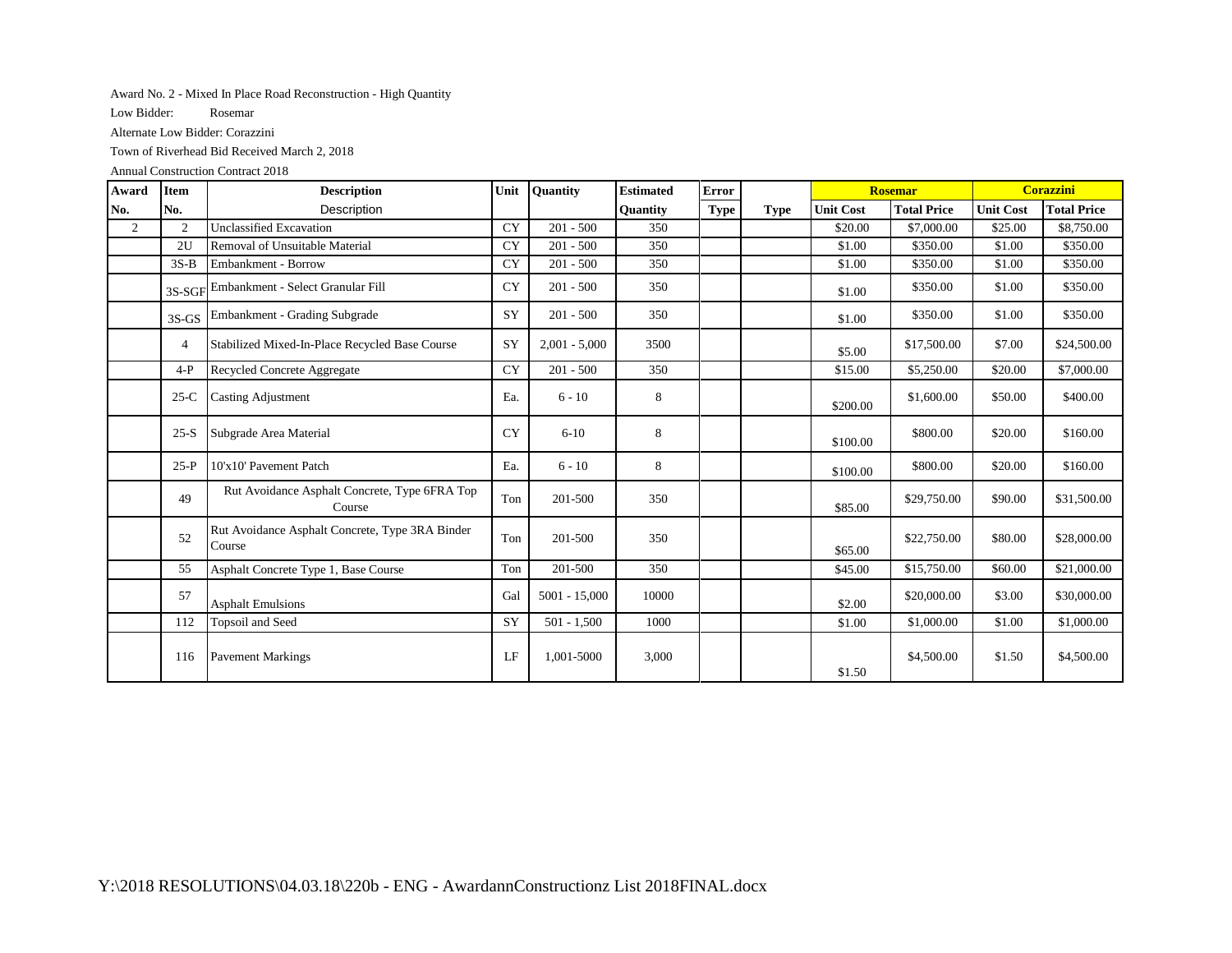### Award No. 3 - Roadway/Parking Lot Construction - Low Quantity

Low Bidder: Corazzini Asphalt, Inc.

Alternate Low Bidder: KJB

Town of Riverhead Bid Received March 2, 2018

| <b>Award Item</b> |                                                    | <b>Description</b>                                                | Unit      | <b>Quantity</b> | <b>Estimated</b> |                  | <b>Corazzini</b>   |                  | <b>KJB</b>         |
|-------------------|----------------------------------------------------|-------------------------------------------------------------------|-----------|-----------------|------------------|------------------|--------------------|------------------|--------------------|
| No.               | No.                                                |                                                                   |           |                 | Quantity         | <b>Unit Cost</b> | <b>Total Price</b> | <b>Unit Cost</b> | <b>Total Price</b> |
| 3                 | 1                                                  | Clearing and Grubbing                                             | Acre      | $0 - 2.5$       | $\mathbf{1}$     | \$4,000.00       | \$4,000.00         | \$5,000.00       | \$5,000.00         |
|                   | $\overline{c}$                                     | <b>Unclassified Excavation</b>                                    | <b>CY</b> | $1 - 200$       | 100              | \$10.00          | \$1,000.00         | \$40.00          | \$4,000.00         |
|                   | $3S-B$                                             | Embankment - Borrow                                               | CY        | $1 - 200$       | 100              | \$5.00           | \$500.00           | \$1.00           | \$100.00           |
|                   | 3S-SGF                                             | Embankment - Select Granular Fill                                 | CY        | $1 - 200$       | 100              | \$5.00           | \$500.00           | \$20.00          | \$2,000.00         |
|                   | $3S-GS$                                            | Embankment - Grading Subgrade                                     | SY        | $1 - 200$       | 100              | \$10.00          | \$1,000.00         | \$15.00          | \$1,500.00         |
|                   | 4                                                  | Stabilized Mixed-In-Place Recycled Base Course                    | SY        | $1 - 2,000$     | 1,000            | \$10.00          | \$10,000.00        | \$14.00          | \$14,000.00        |
|                   | $4-P$                                              | Recycled Concrete Aggregate                                       | <b>CY</b> | $1 - 200$       | 100              | \$30.00          | \$3,000.00         | \$20.00          | \$2,000.00         |
|                   | $25-C$                                             | <b>Casting Adjustment</b>                                         | Ea.       | $1 - 5$         | 3                | \$50.00          | \$150.00           | \$400.00         | \$1,200.00         |
|                   | $25-S$                                             | Subgrade Area Material                                            | CY        | $1 - 5$         | 3                | \$8.00           | \$24.00            | \$100.00         | \$300.00           |
|                   | $25-P$                                             | 10'x10' Pavement Patch                                            | Ea.       | $1 - 5$         | 3                | \$5.00           | \$15.00            | \$500.00         | \$1,500.00         |
|                   | 49                                                 | Rut Avoidance Asphalt Concrete, Type 6FRA Top Course              | Ton       | $1 - 200$       | 100              | \$135.00         | \$13,500.00        | \$150.00         | \$15,000.00        |
|                   | 52                                                 | Rut Avoidance Asphalt Concrete, Type 3RA Binder Course            | Ton       | $1 - 200$       | 100              | \$105.00         | \$10,500.00        | \$150.00         | \$15,000.00        |
|                   | 55                                                 | Asphalt Concrete Type 1, Base Course                              | Ton       | $1 - 200$       | 100              | \$20.00          | \$2,000.00         | \$100.00         | \$10,000.00        |
|                   | 57                                                 | <b>Asphalt Emulsions</b>                                          | Gal       | 1,000-5000      | 3000             | \$3.50           | \$10,500.00        | \$1.00           | \$3,000.00         |
|                   | 112                                                | Topsoil and Seed                                                  | SY        | $1 - 500$       | 250              | \$5.00           | \$1,250.00         | \$8.00           | \$2,000.00         |
|                   | 116                                                | <b>Pavement Markings</b>                                          | LF        | $1 - 1000$      | 500              | \$1.50           | \$750.00           | \$3.50           | \$1,750.00         |
|                   |                                                    | 118-SWM Straw/Wood Fiber Mulch-Temporary                          | SY        | $1 - 500$       | 250              | \$2.00           | \$500.00           | \$3.00           | \$750.00           |
|                   | 118-SM                                             | Seed and Mulch - Temporary                                        | SY        | $1 - 500$       | 250              | \$2.00           | \$500.00           | \$3.00           | \$750.00           |
|                   | $118 -$<br><b>SSWM</b>                             | Seed and Straw/Wood Fiber Mulch - Temporary                       | SY        | $1 - 500$       | 250              | \$4.00           | \$1,000.00         | \$3.00           | \$750.00           |
|                   | 118-S                                              | Straw Bale - Temporary                                            | LF        | $1 - 500$       | 250              | \$1.00           | \$250.00           | \$10.00          | \$2,500.00         |
|                   | $118-G$                                            | Geotextiles                                                       | SY        | $1 - 200$       | 100              | \$2.00           | \$200.00           | \$2.00           | \$200.00           |
|                   | 118-SF                                             | Silt Fence - Temporary                                            | LF        | $1 - 500$       | 250              | \$15.00          | \$3,750.00         | \$12.00          | \$3,000.00         |
|                   | $118-D$                                            | Drainage Structure Inlet Protection, Prefabricated -<br>Temporary | Ea.       | $1 - 5$         | 3                | \$50.00          | \$150.00           | \$100.00         | \$300.00           |
|                   | $118-J$                                            | Jute Mesh                                                         | SY        | $1 - 200$       | 100              | \$2.00           | \$200.00           | \$2.00           | \$200.00           |
|                   | 118-SCE<br><b>Stabilized Construction Entrance</b> |                                                                   |           | $1 - 200$       | 100              | \$4.00           | \$400.00           | \$1.00           | \$100.00           |
|                   |                                                    | <b>Total Bid Comparison Award No. 3</b>                           |           |                 |                  |                  | \$65,639           |                  | \$86,900           |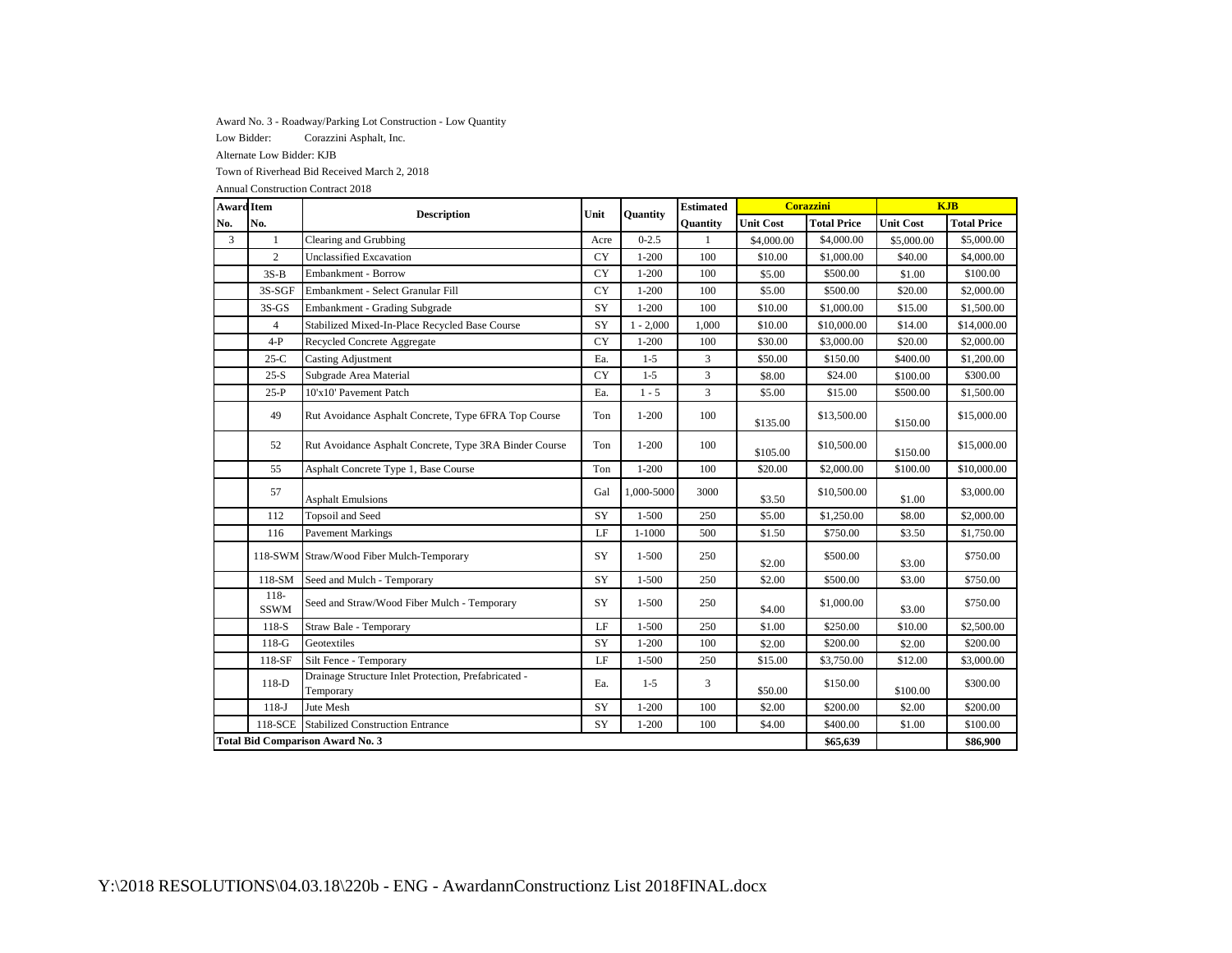Award No. 4 - Roadway/Parking Lot Construction - High Quantity

Low Bidder: Rosemar

Alternate Low Bidder: Corazzini

Town of Riverhead Bid Received March 2, 2018

| Award          | <b>Item</b>                             | <b>Description</b>                                                | Unit      | <b>Quantity</b> | <b>Estimated</b> |                  | <b>Rosemar</b>     |                  | <b>Corazzini</b>   |  |
|----------------|-----------------------------------------|-------------------------------------------------------------------|-----------|-----------------|------------------|------------------|--------------------|------------------|--------------------|--|
| No.            | No.                                     |                                                                   |           |                 | Quantity         | <b>Unit Cost</b> | <b>Total Price</b> | <b>Unit Cost</b> | <b>Total Price</b> |  |
| $\overline{4}$ | $\mathbf{1}$                            | Clearing and Grubbing                                             | Acre      | $2.6 - 5$       | 5                | \$3,000.00       | \$15,000.00        | \$3,000.00       | \$15,000.00        |  |
|                | $\overline{2}$                          | <b>Unclassified Excavation</b>                                    | <b>CY</b> | $201 - 500$     | 350              | \$20.00          | \$7,000.00         | \$20.00          | \$7,000.00         |  |
|                | $3S-B$                                  | Embankment - Borrow                                               | <b>CY</b> | $201 - 500$     | 350              | \$0.01           | \$3.50             | \$0.01           | \$3.50             |  |
|                | 3S-SGF                                  | Embankment - Select Granular Fill                                 | <b>CY</b> | $201 - 500$     | 350              | \$0.01           | \$3.50             | \$0.01           | \$3.50             |  |
|                | $3S-GS$                                 | Embankment - Grading Subgrade                                     | SY        | $201 - 500$     | 350              | \$3.00           | \$1,050.00         | \$1.00           | \$350.00           |  |
|                | $\overline{4}$                          | Stabilized Mixed-In-Place Recycled Base Course                    | SY        | $2,001 - 5,000$ | 3500             | \$4.75           | \$16,625.00        | \$5.00           | \$17,500.00        |  |
|                | $4-P$                                   | Recycled Concrete Aggregate                                       | <b>CY</b> | $201 - 500$     | 350              | \$10.00          | \$3,500.00         | \$10.00          | \$3,500.00         |  |
|                | $25-C$                                  | <b>Casting Adjustment</b>                                         | Ea.       | $6 - 10$        | 8                | \$100.00         | \$800.00           | \$50.00          | \$400.00           |  |
|                | $25-S$                                  | Subgrade Area Material                                            | <b>CY</b> | $6 - 10$        | 8                | \$20.00          | \$160.00           | \$10.00          | \$80.00            |  |
|                | $25-P$                                  | 10'x10' Pavement Patch                                            | Ea.       | $6 - 10$        | 8                | \$30.00          | \$240.00           | \$20.00          | \$160.00           |  |
|                | 49                                      | Rut Avoidance Asphalt Concrete, Type 6FRA Top<br>Course           | Ton       | 201-500         | 350              | \$85.00          | \$29,750.00        | \$95.00          | \$33,250.00        |  |
|                | 52                                      | Rut Avoidance Asphalt Concrete, Type 3RA Binder<br>Course         | Ton       | 201-500         | 350              | \$75.00          | \$26,250.00        | \$70.00          | \$24,500.00        |  |
|                | 55                                      | Asphalt Concrete Type 1, Base Course                              | Ton       | 201-500         | 350              | \$40.00          | \$14,000.00        | \$40.00          | \$14,000.00        |  |
|                | 57                                      | <b>Asphalt Emulsions</b>                                          | Gal       | $5001 - 15,000$ | 10000            | \$2.00           | \$20,000.00        | \$2.50           | \$25,000.00        |  |
|                | 112                                     | <b>Topsoil</b> and Seed                                           | SY        | $501 - 1,500$   | 1000             | \$5.00           | \$5,000.00         | \$5.00           | \$5,000.00         |  |
|                | 116                                     | <b>Pavement Markings</b>                                          | $\rm LF$  | 1,001-5000      | 3000             | \$1.50           | \$4,500.00         | \$1.50           | \$4,500.00         |  |
|                | 118-SWM                                 | Straw/Wood Fiber Mulch - Temporary                                | SY        | 500-1500        | 1,000            | \$1.00           | \$1,000.00         | \$1.00           | \$1,000.00         |  |
|                | 118-SM                                  | Seed and Mulch - Temporary                                        | SY        | 500-1500        | 1,000            | \$3.00           | \$3,000.00         | \$3.00           | \$3,000.00         |  |
|                |                                         | 118-SSWM Seed and Straw/Wood Fiber Mulch - Temporary              | SY        | 500-1500        | 1,000            | \$1.00           | \$1,000.00         | \$1.00           | \$1,000.00         |  |
|                | 118-S                                   | Straw Bale - Temporary                                            | $\rm LF$  | 500-1500        | 1,000            | \$2.00           | \$2,000.00         | \$1.00           | \$1,000.00         |  |
|                | $118-G$                                 | Geotextiles                                                       | SY        | $201 - 500$     | 350              | \$2.00           | \$700.00           | \$2.00           | \$700.00           |  |
|                | 118-SF                                  | Silt Fence - Temporary                                            | $\rm LF$  | $501 - 1,500$   | 1000             | \$5.00           | \$5,000.00         | \$4.00           | \$4,000.00         |  |
|                | 118-D                                   | Drainage Structure Inlet Protection, Prefabricated -<br>Temporary | Ea.       | $6 - 10$        | 8                | \$50.00          | \$400.00           | \$200.00         | \$1,600.00         |  |
|                | $118-J$                                 | Jute Mesh                                                         | SY        | $201 - 500$     | 350              | \$3.00           | \$1,050.00         | \$3.00           | \$1,050.00         |  |
|                | 118-SCE                                 | <b>Stabilized Construction Entrance</b>                           | SY        | $201 - 500$     | 350              | \$1.00           | \$350.00           | \$1.00           | \$350.00           |  |
|                | <b>Total Bid Comparison Award No. 4</b> |                                                                   |           |                 |                  |                  | \$158,382.00       |                  | \$163,947.00       |  |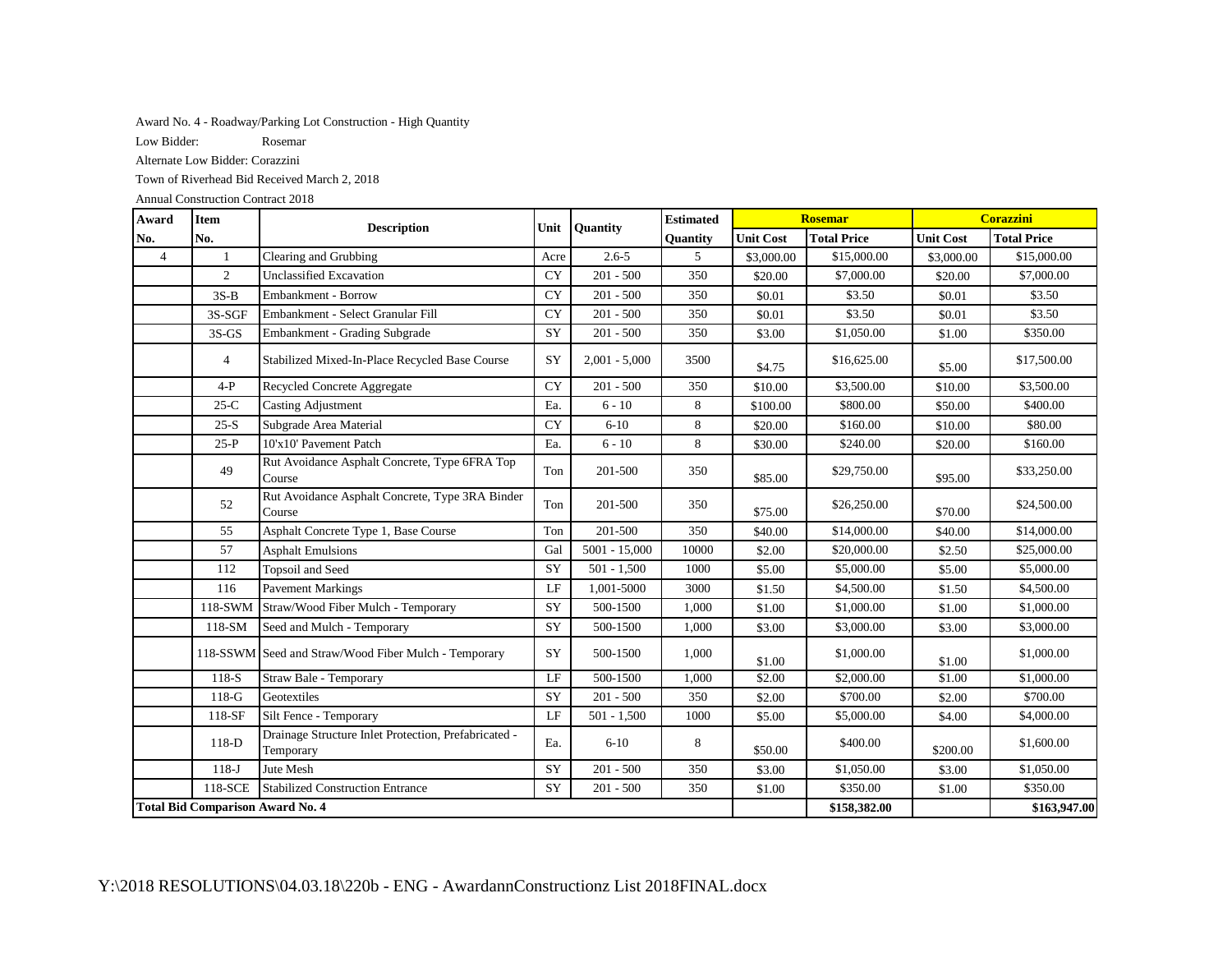Award No. 5 - Drainage Installation

Low Bidder: KJB

Alternate Low Bidder: Landtek

Town of Riverhead Bid Received March 2, 2018

Annual Construction Contract 2018

| <b>Award Item</b> |            | <b>Description</b>                      | Unit      | <b>Quantity</b> | <b>Estimated</b> | Error          |                  | <b>KJB</b>         |                  | <b>Landtek</b>     |
|-------------------|------------|-----------------------------------------|-----------|-----------------|------------------|----------------|------------------|--------------------|------------------|--------------------|
| No.               | No.        |                                         |           |                 | <b>Quantity</b>  | Type           | <b>Unit Cost</b> | <b>Total Price</b> | <b>Unit Cost</b> | <b>Total Price</b> |
| 5                 | $4-P$      | Recycled Concrete Aggregate             | <b>CY</b> | $1 - 100$       | 50               |                | \$20.00          | \$1,000.00         | \$30.00          | \$1,500.00         |
|                   | 7RR        | Remove and Replace Concrete Curb        | LF        | $1 - 100$       | 50               |                | \$100.00         | \$5,000.00         | \$50.00          | \$2,500.00         |
|                   | 7ARR       | Remove and Replace Concrete Header      | LF        | $1 - 100$       | 50               |                | \$30.00          | \$1,500.00         | \$40.00          | \$2,000.00         |
|                   | 9RR        | Remove and Replace Conc. Sidewalk       | SY        | $1-50$          | 25               |                | \$200.00         | \$5,000.00         | \$140.00         | \$3,500.00         |
|                   | 13U-4"     | Underdrain Pipe -4" Dia.                | LF        | $1 - 100$       | 50               |                | \$5.00           | \$250.00           | \$12.00          | \$600.00           |
|                   | $13U - 6'$ | Underdrain Pipe -6" Dia.                | LF        | $1 - 100$       | 50               |                | \$8.00           | \$400.00           | \$18.00          | \$900.00           |
|                   | $13U-8"$   | Underdrain Pipe -8" Dia.                | LF        | $1 - 100$       | 50               |                | \$10.00          | \$500.00           | \$20.00          | \$1,000.00         |
|                   | $13P-4'$   | Polyethylene Pipe-4" Dia.               | LF        | $1 - 100$       | 50               |                | \$15.00          | \$750.00           | \$18.00          | \$900.00           |
|                   | 13P-12"    | Polyethylene Pipe -12" Dia.             | LF        | $1 - 100$       | 50               |                | \$20.00          | \$1,000.00         | \$30.00          | \$1,500.00         |
|                   | 13P-15'    | Polyethylene Pipe -15" Dia.             | LF        | $1 - 100$       | 50               |                | \$20.00          | \$1,000.00         | \$35.00          | \$1,750.00         |
|                   | 13P-18"    | Polyethylene Pipe -18" Dia.             | LF        | $1 - 100$       | 50               |                | \$30.00          | \$1,500.00         | \$45.00          | \$2,250.00         |
|                   | 13P-24'    | Polyethylene Pipe -24" Dia.             | LF        | $1 - 100$       | 50               |                | \$50.00          | \$2,500.00         | \$60.00          | \$3,000.00         |
|                   | 13P-30"    | Polyethylene Pipe -30" Dia.             | LF        | $1 - 100$       | 50               |                | \$60.00          | \$3,000.00         | \$65.00          | \$3,250.00         |
|                   | 13P-36"    | Polyethylene Pipe -36" Dia.             | LF        | $1 - 100$       | 50               |                | \$65.00          | \$3,250.00         | \$65.00          | \$3,250.00         |
|                   | 13P-48"    | Polyethylene Pipe -48" Dia.             | LF        | $1 - 100$       | 50               |                | \$70.00          | \$3,500.00         | \$80.00          | \$4,000.00         |
|                   | 21A        | Leaching Pools (8' Dia.x 4'L)           | Ea.       | $1 - 5$         | 3                |                | \$3,200.00       | \$9,600.00         | \$3,750.00       | \$11,250.00        |
|                   | 21B        | Leaching Pools (8' Dia.x 8'L)           | Ea.       | $1 - 5$         | $\overline{3}$   |                | \$3,600.00       | \$10,800.00        | \$4,200.00       | \$12,600.00        |
|                   | 21C        | Leaching Pools (8' Dia.x 12'L)          | Ea.       | $1 - 5$         | 3                |                | \$4,700.00       | \$14,100.00        | \$4,600.00       | \$13,800.00        |
|                   | 21D        | Leaching Pools (10' Dia.x 4'L)          | Ea.       | $1 - 5$         | 3                |                | \$3,200.00       | \$9,600.00         | \$4,800.00       | \$14,400.00        |
|                   | 21E        | Leaching Pools (10' Dia.x 8'L)          | Ea.       | $1 - 5$         | 3                |                | \$4,700.00       | \$14,100.00        | \$5,200.00       | \$15,600.00        |
|                   | 21F        | Leaching Pools (10' Dia.x 12'L)         | Ea.       | $1 - 5$         | 3                |                | \$5,000.00       | \$15,000.00        | \$5,300.00       | \$15,900.00        |
|                   | 23A        | Catch Basins Type A                     | Ea.       | $1 - 5$         | 3                |                | \$3,000.00       | \$9,000.00         | \$3,100.00       | \$9,300.00         |
|                   | 23B        | Catch Basins Type B                     | Ea.       | $1 - 5$         | 3                |                | \$4,000.00       | \$12,000.00        | \$3,100.00       | \$9,300.00         |
|                   | 23AXD      | Catch Basins Type A- Add Dept           | VF        | $1 - 5$         | 3                |                | \$200.00         | \$600.00           | \$500.00         | \$1,500.00         |
|                   | 23BXD      | Catch Basins Type B - Add Depth         | VF        | $1 - 5$         | 3                |                | \$400.00         | \$1,200.00         | \$700.00         | \$2,100.00         |
|                   | $25-C$     | <b>Casting Adjustment</b>               | Ea.       | $1-5$           | $\overline{3}$   |                | \$400.00         | \$1,200.00         | \$350.00         | \$1,050.00         |
|                   | $25-S$     | Subgrade Area Material                  | <b>CY</b> | $\mathbf{1}$    | $\overline{1}$   |                | \$200.00         | \$200.00           | \$100.00         | \$100.00           |
|                   | $25-P$     | 10'x10' Pavement Patch                  | Ea.       | $1 - 5$         | 3                |                | \$500.00         | \$1,500.00         | \$700.00         | \$2,100.00         |
|                   | $27-MH$    | Manholes-4'ID/Base Section 3'-6"        | Ea.       | $1 - 5$         | 3                |                | \$3,000.00       | \$9,000.00         | \$3,500.00       | \$10,500.00        |
|                   |            | 27-MHADX Manholes-4'ID/Additional Depth | VF        | $1 - 5$         | 3                |                | \$500.00         | \$1,500.00         | \$300.00         | \$900.00           |
|                   | $27-DI$    | Drop Inlets-2' ID/Base Section 3'       | Ea.       | $1 - 5$         | $\overline{3}$   |                | \$2,000.00       | \$6,000.00         | \$2,200.00       | \$6,600.00         |
|                   | 53         | <b>Tack Coat</b>                        | Gal       | $1 - 10$        | 5                |                | \$10.00          | \$50.00            | \$18.00          | \$90.00            |
|                   | 112        | Topsoil and Seed                        | SY        | $1 - 500$       | 250              |                | \$12.00          | \$3,000.00         | \$10.00          | \$2,500.00         |
|                   |            | <b>Total Bid Comparison Award No. 5</b> |           |                 |                  | b - Math Error |                  | \$148,600          |                  | \$161,490          |
| Error B           |            |                                         |           |                 |                  | a - Ext Error  |                  |                    |                  |                    |

Sum Total for Bidder KJB was incorrect on the submitted bid tab sheet b - Math Error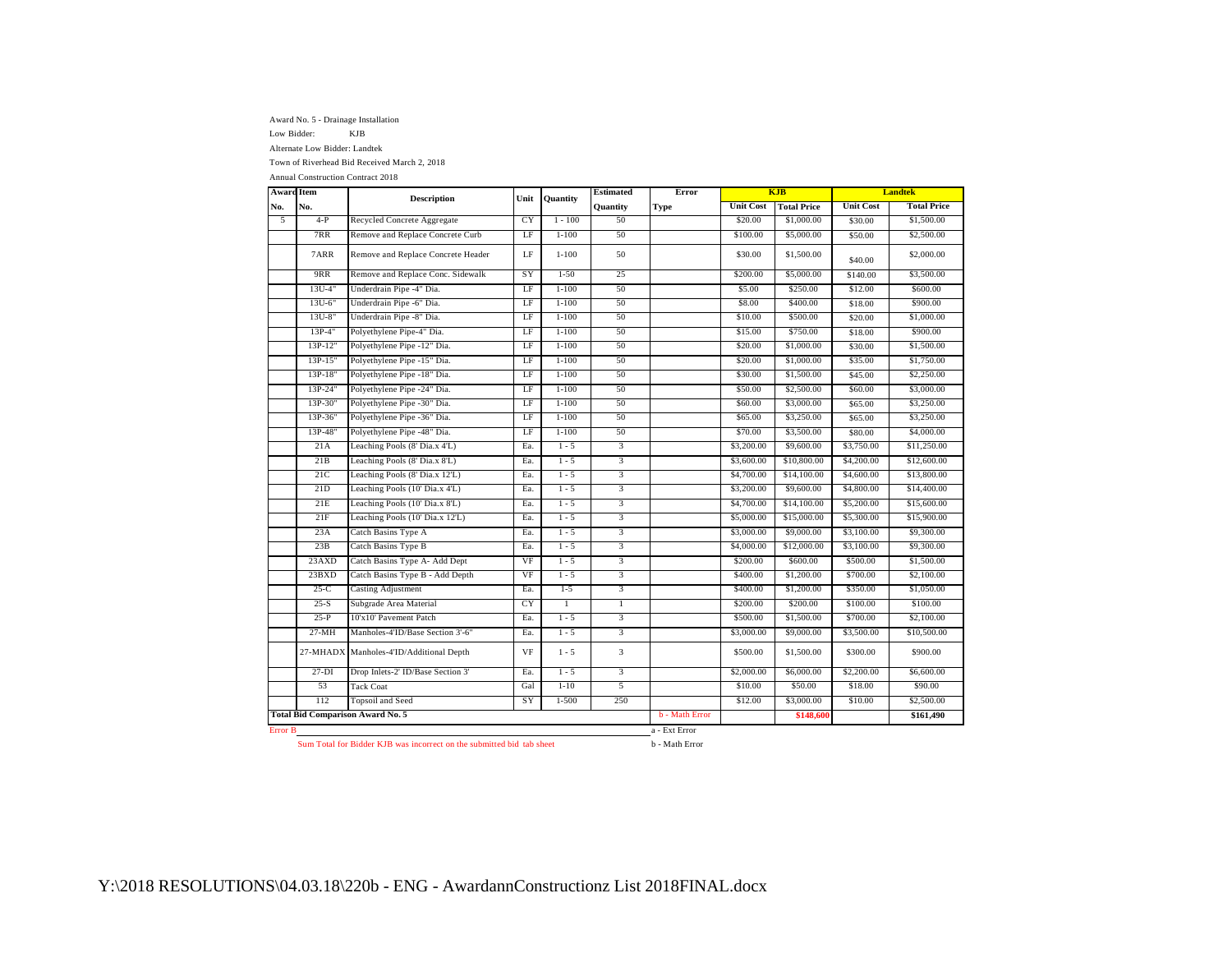Award No. 6 - Mill and Overlay - Low Quantity

Low Bidder: Rosemar

Alternate Low Bidder: Suffolk Asphalt

Town of Riverhead Bid Received March 2, 2018

| Award | <b>Item</b>                                        | <b>Description</b>                                                | Unit      | <b>Ouantity</b> | <b>Estimated</b> | <b>Rosemar</b>   |                    | <b>Suffolk Asphalt</b> |                    |
|-------|----------------------------------------------------|-------------------------------------------------------------------|-----------|-----------------|------------------|------------------|--------------------|------------------------|--------------------|
| No.   | No.                                                |                                                                   |           |                 | <b>Ouantity</b>  | <b>Unit Cost</b> | <b>Total Price</b> | <b>Unit Cost</b>       | <b>Total Price</b> |
| 6     | 2U                                                 | Removal of Unsuitable Material                                    | <b>CY</b> | $1 - 50$        | 25               | \$1.00           | \$25.00            | \$1.00                 | \$25.00            |
|       | $4-SS$                                             | Stabilized Soil Aggregate Subbase                                 | <b>CY</b> | $1 - 25$        | 10               | \$1.00           | \$10.00            | \$1.00                 | \$10.00            |
|       | 48                                                 | <b>Asphalt Concrete Truing and Leveling</b><br>Course             | Ton       | $1 - 200$       | 100              | \$50.00          | \$5,000.00         | \$50.00                | \$5,000.00         |
|       | 49                                                 | Rut Avoidance Asphalt Concrete, Type<br>6FRA Top Course           | Ton       | $1 - 200$       | 100              | \$80.00          | \$8,000.00         | \$90.00                | \$9,000.00         |
|       | 52                                                 | Rut Avoidance Asphalt Concrete, Type 3RA<br><b>Binder Course</b>  | Ton       | $1 - 200$       | 100              | \$50.00          | \$5,000.00         | \$50.00                | \$5,000.00         |
|       | 59                                                 | Milling of Asphaltic Concrete Pavement                            | SY        | 1-3000          | 1500             | \$5.00           | \$7,500.00         | \$5.00                 | \$7,500.00         |
|       | 116                                                | <b>Pavement Markings</b>                                          | LE        | $1 - 2,000$     | 1,000            | \$1.00           | \$1,000.00         | \$1.00                 | \$1,000.00         |
|       |                                                    | 118-SWM Straw/Wood Fiber Mulch - Temporary                        | SY        | $1 - 500$       | 250              | \$1.00           | \$250.00           | \$1.00                 | \$250.00           |
|       | 118-SM                                             | Seed and Mulch - Temporary                                        | SY        | $1 - 500$       | 250              | \$1.00           | \$250.00           | \$1.00                 | \$250.00           |
|       | $118 -$<br><b>SSWM</b>                             | Seed and Straw/Wood Fiber Mulch -<br>Temporary                    | SY        | $1 - 500$       | 250              | \$3.00           | \$750.00           | \$1.00                 | \$250.00           |
|       | $118-S$                                            | Straw Bale - Temporary                                            | LF        | $1 - 500$       | 250              | \$1.00           | \$250.00           | \$2.00                 | \$500.00           |
|       | $118-G$                                            | Geotextiles                                                       | SY        | $1 - 200$       | 100              | \$1.00           | \$100.00           | \$1.00                 | \$100.00           |
|       | $118-SF$                                           | Silt Fence - Temporary                                            | LF        | $1 - 500$       | 250              | \$1.00           | \$250.00           | \$1.00                 | \$250.00           |
|       | $118-D$                                            | Drainage Structure Inlet Protection,<br>Prefabricated - Temporary | Ea.       | $1 - 5$         | 5                | \$1.00           | \$5.00             | \$1.00                 | \$5.00             |
|       | $118-J$                                            | Jute Mesh                                                         | SY        | $1 - 200$       | 100              | \$1.00           | \$100.00           | \$1.00                 | \$100.00           |
|       | 118-SCE<br><b>Stabilized Construction Entrance</b> |                                                                   |           | $1 - 200$       | 100              | \$1.00           | \$100.00           | \$1.00                 | \$100.00           |
|       | <b>Total Bid Comparison Award No.6</b>             |                                                                   |           |                 |                  |                  | \$28,590.00        |                        | \$29,340.00        |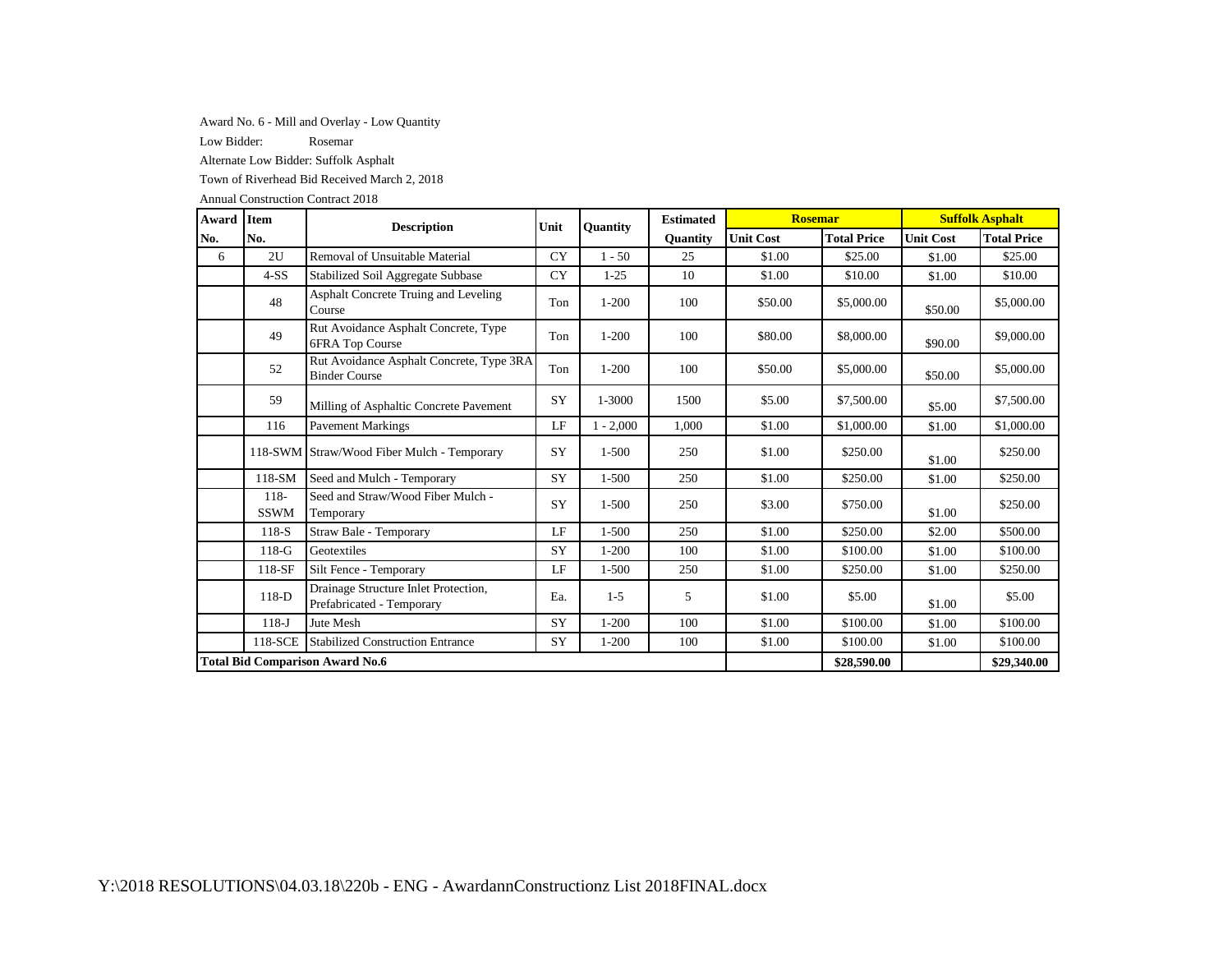Award No. 7 - Mill and Overlay - High Quantity

Low Bidder: Corazzini Apshalt Inc.

Alternate Low Bidder: Suffolk Asphalt

Town of Riverhead Bid Received March 2, 2018

| Award | <b>Item</b>                            | <b>Description</b>                                                | Unit      | <b>Ouantity</b> | <b>Estimated</b> |                  | <b>Corazzini</b>   |                  | <b>Suffolk Asphalt</b> |
|-------|----------------------------------------|-------------------------------------------------------------------|-----------|-----------------|------------------|------------------|--------------------|------------------|------------------------|
| No.   | No.                                    |                                                                   |           |                 | <b>Ouantity</b>  | <b>Unit Cost</b> | <b>Total Price</b> | <b>Unit Cost</b> | <b>Total Price</b>     |
| 7     | 2U                                     | Removal of Unsuitable Material                                    | <b>CY</b> | 51-100          | 75               | \$0.25           | \$18.75            | \$0.50           | \$37.50                |
|       | $4-SS$                                 | Stabilized Soil Aggregate Subbase                                 | <b>CY</b> | $26 - 50$       | 35               | \$0.25           | \$8.75             | \$0.50           | \$17.50                |
|       | 48                                     | Asphalt Concrete Truing and Leveling<br>Course                    | Ton       | 201-1000        | 600              | \$40.00          | \$24,000.00        | \$50.00          | \$30,000.00            |
|       | 49                                     | Rut Avoidance Asphalt Concrete, Type<br>6FRA Top Course           | Ton       | 201-1000        | 600              | \$74.00          | \$44,400.00        | \$78.00          | \$46,800.00            |
|       | 52                                     | Rut Avoidance Asphalt Concrete, Type<br>3RA Binder Course         | Ton       | 201-1000        | 600              | \$30.00          | \$18,000.00        | \$40.00          | \$24,000.00            |
|       | 59                                     | Milling of Asphaltic Concrete Pavement                            | SY        | 3001-5000       | 4,000            | \$2.50           | \$10,000.00        | \$3.00           | \$12,000.00            |
|       | 116                                    | <b>Pavement Markings</b>                                          | LF        | $1 - 2,000$     | 1,000            | \$1.50           | \$1,500.00         | \$1.00           | \$1,000.00             |
|       | 118-SWM                                | Straw/Wood Fiber Mulch - Temporary                                | SY        | 501-1000        | 750              | \$0.50           | \$375.00           | \$1.00           | \$750.00               |
|       | 118-SM                                 | Seed and Mulch - Temporary                                        | SY        | 501-1000        | 750              | \$0.50           | \$375.00           | \$1.00           | \$750.00               |
|       | 118-SSWM                               | Seed and Straw/Wood Fiber Mulch -<br>Temporary                    | SY        | 501-1000        | 750              | \$0.50           | \$375.00           | \$1.00           | \$750.00               |
|       | 118-S                                  | Straw Bale - Temporary                                            | LF        | 501-1000        | 750              | \$0.50           | \$375.00           | \$1.00           | \$750.00               |
|       | $118-G$                                | Geotextiles                                                       | SY        | 201-500         | 350              | \$0.50           | \$175.00           | \$1.00           | \$350.00               |
|       | 118-SF                                 | Silt Fence - Temporary                                            | LF        | 501-1000        | 750              | \$1.00           | \$750.00           | \$1.00           | \$750.00               |
|       | 118-D                                  | Drainage Structure Inlet Protection,<br>Prefabricated - Temporary | Ea.       | $6 - 10$        | 10               | \$0.50           | \$5.00             | \$1.00           | \$10.00                |
|       | $118-J$                                | Jute Mesh                                                         | SY        | 201-500         | 500              | \$0.50           | \$250.00           | \$1.00           | \$500.00               |
|       | 118-SCE                                | <b>Stabilized Construction Entrance</b>                           | SY        | 201-500         | 350              | \$0.50           | \$175.00           | \$1.00           | \$350.00               |
|       | <b>Total Bid Comparison Award No.7</b> |                                                                   |           | \$100,782.50    |                  | \$118,815.00     |                    |                  |                        |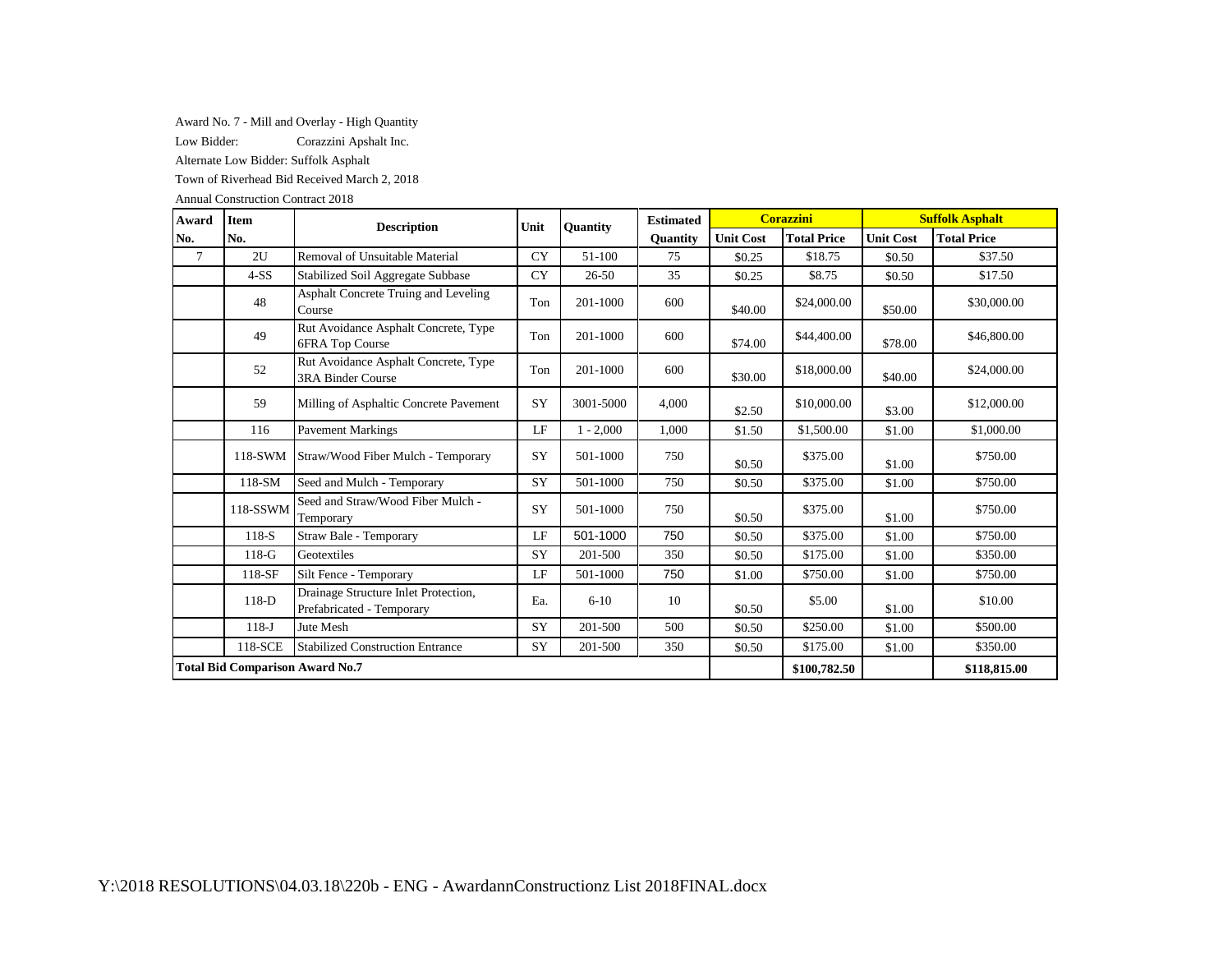Award No. 8 - Concrete Flatwork and Curbing - Low Quantity

Low Bidder: KJB

Alternate Low Bidder: Landtek

Town of Riverhead Bid Received March 2, 2018

| Award | <b>Item</b>                             | <b>Description</b>                                                 | Unit      | <b>Quantity</b> | <b>Estimated</b> | <b>KJB</b>       |                    | <b>Landtek</b>   |                    |
|-------|-----------------------------------------|--------------------------------------------------------------------|-----------|-----------------|------------------|------------------|--------------------|------------------|--------------------|
| No.   | No.                                     | Description                                                        |           |                 | <b>Ouantity</b>  | <b>Unit Cost</b> | <b>Total Price</b> | <b>Unit Cost</b> | <b>Total Price</b> |
| 8     | 2U                                      | Removal of Unsuitable Material                                     | <b>CY</b> | $1-10$          | 5                | \$20.00          | \$100.00           | \$40.00          | \$200.00           |
|       | 6                                       | Detectable Warning Units                                           | <b>SF</b> | $1 - 25$        | 10               | \$100.00         | \$1,000.00         | \$150.00         | \$1,500.00         |
|       | $\tau$                                  | Concrete Curb                                                      | LF        | $1 - 200$       | 100              | \$60.00          | \$6,000.00         | \$30.00          | \$3,000.00         |
|       | 7A                                      | Concrete Header                                                    | LF        | $1 - 200$       | 100              | \$10.00          | \$1,000.00         | \$20.00          | \$2,000.00         |
|       | 7RR                                     | Remove and Replace Concrete Curb                                   | LF        | $1 - 200$       | 100              | \$40.00          | \$4,000.00         | \$35.00          | \$3,500.00         |
|       | 7ARR                                    | Remove and Replace Concrete Header                                 | $\rm LF$  | $1 - 200$       | 100              | \$10.00          | \$1,000.00         | \$22.00          | \$2,200.00         |
|       | 8                                       | Jumbo Belgian Block Curb                                           | LF        | $1 - 200$       | 100              | \$25.00          | \$2,500.00         | \$25.00          | \$2,500.00         |
|       | 8RR                                     | Remove and Replace Jumbo Belgian Block<br>Curb                     | $\rm LF$  | $1 - 200$       | 100              | \$25.00          | \$2,500.00         | \$28.00          | \$2,800.00         |
|       | 9                                       | <b>Concrete Sidewalk</b>                                           | SY        | $1 - 100$       | 50               | \$85.00          | \$4,250.00         | \$90.00          | \$4,500.00         |
|       | 9RR                                     | Remove and Replace Concrete Sidewalk                               | SY        | $1 - 100$       | 50               | \$90.00          | \$4,500.00         | \$110.00         | \$5,500.00         |
|       | $10 - 4"$                               | Colored and Imprinted Concrete Sidewalk -<br>4"                    | SY        | $1 - 100$       | 50               | \$100.00         | \$5,000.00         | \$115.00         | \$5,750.00         |
|       | $10-6"$                                 | Colored and Imprinted Concrete Sidewalk -<br>6"                    | SY        | $1 - 100$       | 50               | \$110.00         | \$5,500.00         | \$120.00         | \$6,000.00         |
|       | 10-4"RR                                 | Remove and Replace Colored and Imprinted<br>Concrete Sidewalk - 4" | SY        | $1 - 100$       | 50               | \$10.00          | \$500.00           | \$125.00         | \$6,250.00         |
|       | 10-6"RR                                 | Remove and Replace Colored and Imprinted<br>Concrete - 6"          | SY        | $1 - 100$       | 50               | \$110.00         | \$5,500.00         | \$135.00         | \$6,750.00         |
|       | 11                                      | Concrete Aprons                                                    | SY        | $1 - 50$        | 25               | \$90.00          | \$2,250.00         | \$110.00         | \$2,750.00         |
|       | <b>11RR</b>                             | Remove and Replace Concrete Aprons                                 | SY        | $1 - 25$        | 10               | \$120.00         | \$1,200.00         | \$115.00         | \$1,150.00         |
|       | 12                                      | <b>Trench Drain</b>                                                | LF        | $1 - 100$       | 50               | \$100.00         | \$5,000.00         | \$75.00          | \$3,750.00         |
|       | 13P-4"                                  | Polyethylene Pipe-4" Dia.                                          | LF        | $1 - 200$       | 100              | \$5.00           | \$500.00           | \$8.00           | \$800.00           |
|       | 112<br>Topsoil and Seed                 |                                                                    | SY        | $1 - 200$       | 100              | \$12.00          | \$1,200.00         | \$10.00          | \$1,000.00         |
|       | <b>Total Bid Comparison Award No. 8</b> |                                                                    |           |                 |                  |                  | \$53,500.00        |                  | \$61,900.00        |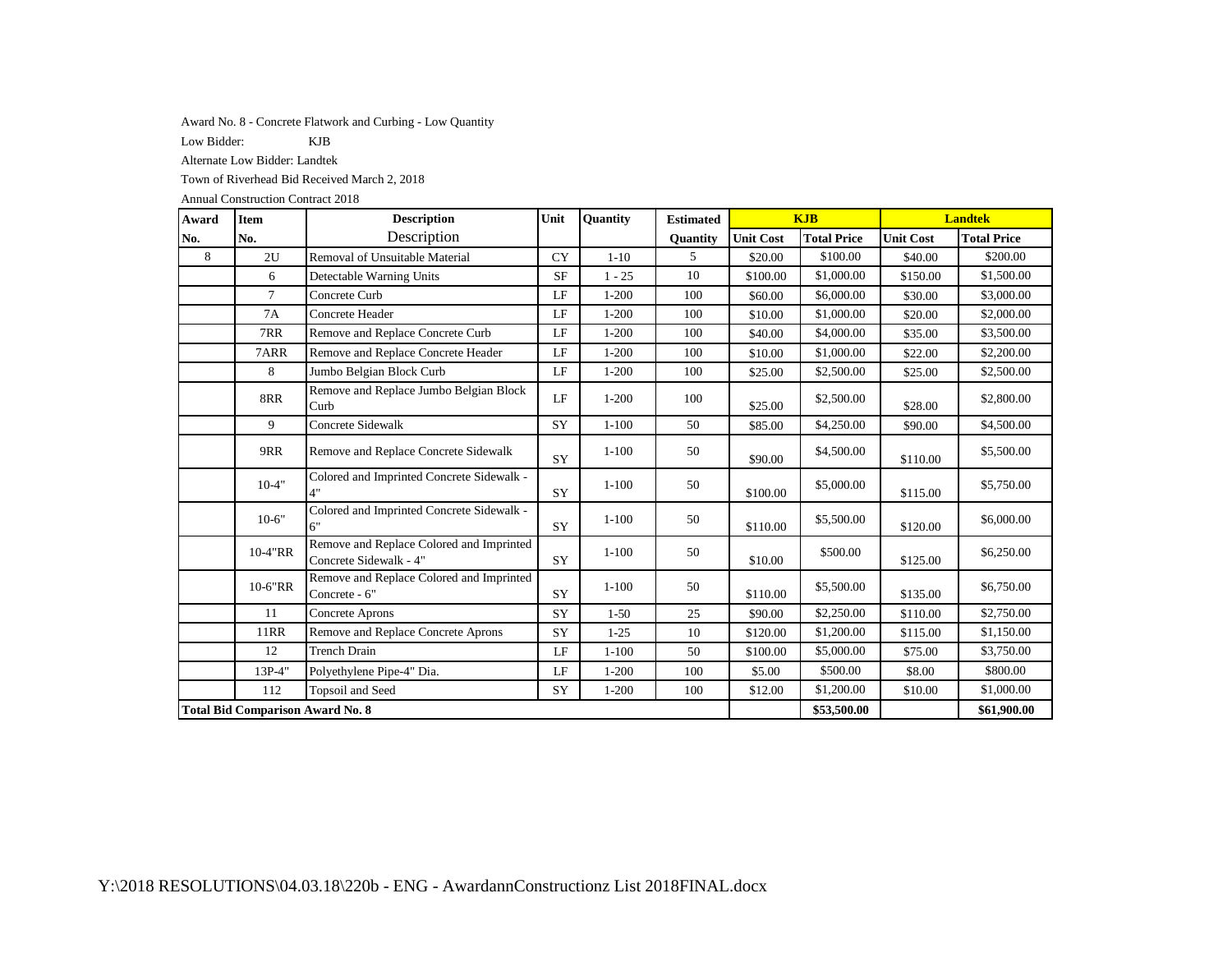Award No. 9 - Concrete Flatwork and Curbing - High Quantity

Low Bidder: Landtek

Alternate Low Bidder: Laser Industries

Town of Riverhead Bid Received March 2, 2018

| Award | <b>Item</b>                             | <b>Description</b>                                                 | Unit      | <b>Ouantity</b> | <b>Estimated</b> |                  | <b>Landtek</b>     |                  | <b>Laser</b>       |
|-------|-----------------------------------------|--------------------------------------------------------------------|-----------|-----------------|------------------|------------------|--------------------|------------------|--------------------|
| No.   | No.                                     |                                                                    |           |                 | <b>Ouantity</b>  | <b>Unit Cost</b> | <b>Total Price</b> | <b>Unit Cost</b> | <b>Total Price</b> |
| 9     | 2U                                      | Removal of Unsuitable Material                                     | <b>CY</b> | $11 - 20$       | 15               | \$35.00          | \$525.00           | \$80.00          | \$1,200.00         |
|       | 6                                       | Detectable Warning Units                                           | <b>SF</b> | $26 - 100$      | 60               | \$125.00         | \$7,500.00         | \$35.00          | \$2,100.00         |
|       | $\tau$                                  | Concrete Curb                                                      | LF        | $201 - 1,000$   | 600              | \$29.00          | \$17,400.00        | \$50.00          | \$30,000.00        |
|       | 7A                                      | Concrete Header                                                    | LF        | $201 - 1,000$   | 600              | \$20.00          | \$12,000.00        | \$40.00          | \$24,000.00        |
|       | 7RR                                     | Remove and Replace Concrete Curb                                   | $\rm LF$  | $201 - 1,000$   | 600              | \$34.00          | \$20,400.00        | \$50.00          | \$30,000.00        |
|       | 7ARR                                    | Remove and Replace Concrete Curb                                   | LF        | $201 - 1,000$   | 600              | \$22.00          | \$13,200.00        | \$45.00          | \$27,000.00        |
|       | 8                                       | Jumbo Belgian Block Curb                                           | LF        | $201 - 1,000$   | 600              | \$23.00          | \$13,800.00        | \$50.00          | \$30,000.00        |
|       | 8RR                                     | Remove and Replace Jumbo Belgian<br><b>Block Curb</b>              | LF        | $201 - 1,000$   | 600              | \$25.00          | \$15,000.00        | \$52.00          | \$31,200.00        |
|       | 9                                       | Concrete Sidewalk                                                  | SY        | 101-500         | 300              | \$90.00          | \$27,000.00        | \$90.00          | \$27,000.00        |
|       | 9RR                                     | Remove and Replace Concrete Sidewalk                               | SY        | 101-500         | 300              | \$95.00          | \$28,500.00        | \$108.00         | \$32,400.00        |
|       | $10-4"$                                 | Colored and Imprinted Concrete<br>Sidewalk - 4"                    | <b>SY</b> | 101-500         | 300              | \$110.00         | \$33,000.00        | \$135.00         | \$40,500.00        |
|       | $10-6"$                                 | Colored and Imprinted Concrete<br>Sidewalk - 6"                    | <b>SY</b> | 101-500         | 300              | \$120.00         | \$36,000.00        | \$144.00         | \$43,200.00        |
|       | 10-4"RR                                 | Remove and Replace Colored and<br>Imprinted Concrete Sidewalk - 4" | SY        | 101-500         | 300              | \$115.00         | \$34,500.00        | \$135.00         | \$40,500.00        |
|       | 10-6"RR                                 | Remove and Replace Colored and<br>Imprinted Concrete - 6"          | SY        | 101-500         | 300              | \$125.00         | \$37,500.00        | \$144.00         | \$43,200.00        |
|       | 11                                      | <b>Concrete Aprons</b>                                             | SY        | 51-100          | 75               | \$100.00         | \$7,500.00         | \$108.00         | \$8,100.00         |
|       | <b>11RR</b>                             | Remove and Replace Concrete Aprons                                 | <b>SY</b> | $26 - 100$      | 60               | \$110.00         | \$6,600.00         | \$117.00         | \$7,020.00         |
|       | 12                                      | <b>Trench Drain</b>                                                | LF        | 101-300         | 200              | \$75.00          | \$15,000.00        | \$80.00          | \$16,000.00        |
|       | 13P-4"                                  | Polyethylene Pipe -4" Dia.                                         | LF        | 201-500         | 350              | \$8.00           | \$2,800.00         | \$5.00           | \$1,750.00         |
|       | Topsoil and Seed<br>112                 |                                                                    | SY        | 201-500         | 350              | \$10.00          | \$3,500.00         | \$13.50          | \$4,725.00         |
|       | <b>Total Bid Comparison Award No. 9</b> |                                                                    |           |                 |                  |                  | \$331,725.00       |                  | \$439,895.00       |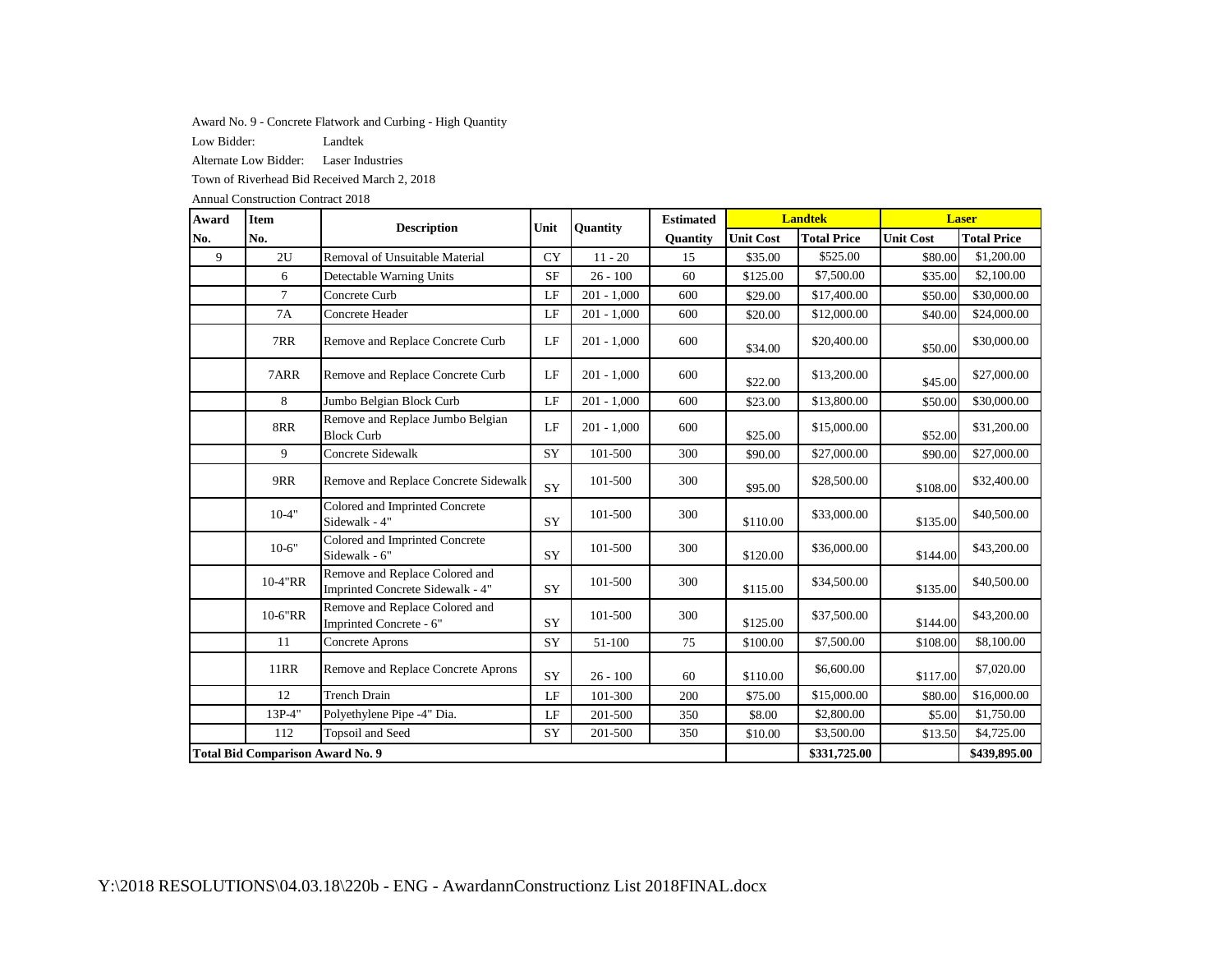Award No. 10 - Permeable Paver Parking Lot/Roadway - Low Quantity

Low Bidder: Laser Industries

Alternate Low Bidder: Landtek Group

Town of Riverhead Bid Received March 2, 2018

| Award                                          | <b>Item</b>                              | <b>Description</b>                                      | Unit      | <b>Ouantity</b> | <b>Estimated</b> |                  | <b>Laser</b>       | <b>Landtek</b>   |                    |
|------------------------------------------------|------------------------------------------|---------------------------------------------------------|-----------|-----------------|------------------|------------------|--------------------|------------------|--------------------|
| No.                                            | No.                                      | Description                                             |           |                 | Quantity         | <b>Unit Cost</b> | <b>Total Price</b> | <b>Unit Cost</b> | <b>Total Price</b> |
| 10                                             | 2                                        | Unclassified Excavation                                 | <b>CY</b> | $1 - 500$       | 300              | \$35.00          | \$10,500.00        | \$30.00          | \$9,000.00         |
|                                                | 6                                        | Detectable Warning Units                                | <b>SF</b> | $1 - 100$       | 50               | \$35.00          | \$1,750.00         | \$125.00         | \$6,250.00         |
|                                                | $\tau$                                   | Concrete Curb                                           | LF        | 1-500           | 250              | \$30.00          | \$7,500.00         | \$35.00          | \$8,750.00         |
|                                                | 8                                        | Jumbo Belgian Block Curb                                | LF        | 1-500           | 250              | \$32.00          | \$8,000.00         | \$28.00          | \$7,000.00         |
|                                                | 9                                        | Concrete Sidewalk                                       | SY        | $1 - 50$        | 25               | \$99.00          | \$2,475.00         | \$90.00          | \$2,250.00         |
|                                                | $10 - 4"$                                | Colored and Imprinted Concrete Sidewalk<br>4"           | SY        | $1 - 50$        | 25               | \$120.00         | \$3,000.00         | \$115.00         | \$2,875.00         |
|                                                | 11                                       | Concrete Aprons                                         | SY        | $1 - 50$        | 25               | \$105.00         | \$2,625.00         | \$110.00         | \$2,750.00         |
|                                                | 12                                       | <b>Trench Drain</b>                                     | LF        | $1 - 100$       | 50               | \$200.00         | \$10,000.00        | \$150.00         | \$7,500.00         |
|                                                | 13P-4"                                   | Polyethylene Pipe-4" Dia.                               | LF        | $1 - 100$       | 50               | \$10.00          | \$500.00           | \$10.00          | \$500.00           |
|                                                | 74                                       | <b>Painted Lines</b>                                    | LF        | 1-1000          | 500              | \$2.00           | \$1,000.00         | \$1.00           | \$500.00           |
|                                                | 112                                      | Topsoil and Seed                                        | SY        | $1 - 200$       | 100              | \$13.50          | \$1,350.00         | \$8.00           | \$800.00           |
|                                                | $190 - O$                                | <b>Concrete Grid Pavements</b>                          | SY        | $0 - 1,000$     | 500              | \$125.00         | \$62,500.00        | \$140.00         | \$70,000.00        |
|                                                | $190-P$                                  | Permeable Interlocking Concrete<br>Pavement – Eco-ridge | SY        | $0 - 1,000$     | 500              | \$115.00         | \$57,500.00        | \$135.00         | \$67,500.00        |
|                                                | 190-PP                                   | Permeable Interlocking Concrete<br>Pavement - SF-Rima   | <b>SY</b> | $0 - 1,000$     | 500              | \$120.00         | \$60,000.00        | \$135.00         | \$67,500.00        |
| SY<br>$0 - 1,000$<br><b>Unit Pavers</b><br>191 |                                          |                                                         |           |                 | 500              | \$100.00         | \$50,000.00        | \$115.00         | \$57,500.00        |
|                                                | <b>Total Bid Comparison Award No. 10</b> |                                                         |           | \$278,700.00    |                  | \$310,675.00     |                    |                  |                    |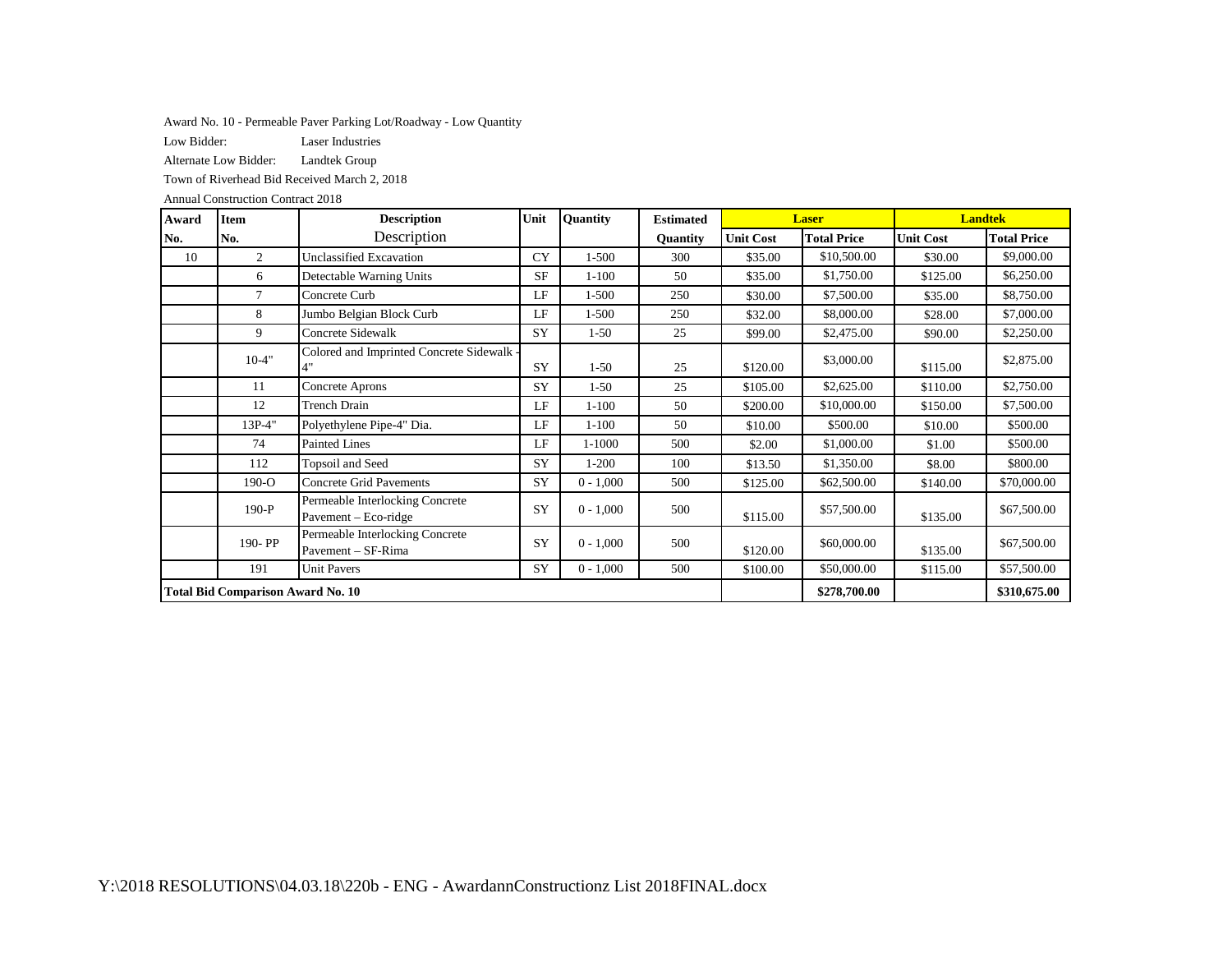Award No. 11 - Permeable Paver Parking Lot/Roadway - High Quantity

Low Bidder: Laser Industries

Alternate Low Bidder: Landtek Group

Town of Riverhead Bid Received March 2, 2018

| Award | <b>Item</b>                              | <b>Description</b>                                      | Unit      | <b>Quantity</b> | <b>Estimated</b> |                  | <b>Laser</b>       | <b>Landtek</b>   |                    |  |
|-------|------------------------------------------|---------------------------------------------------------|-----------|-----------------|------------------|------------------|--------------------|------------------|--------------------|--|
| No.   | No.                                      |                                                         |           |                 | Quantity         | <b>Unit Cost</b> | <b>Total Price</b> | <b>Unit Cost</b> | <b>Total Price</b> |  |
| 11    | $\mathfrak{2}$                           | <b>Unclassified Excavation</b>                          | <b>CY</b> | 501-1000        | 750              | \$35.00          | \$26,250.00        | \$28.00          | \$21,000.00        |  |
|       | 6                                        | Detectable Warning Units                                | <b>SF</b> | 101-200         | 150              | \$35.00          | \$5,250.00         | \$125.00         | \$18,750.00        |  |
|       | 7                                        | Concrete Curb                                           | LF        | 501-1000        | 750              | \$30.00          | \$22,500.00        | \$34.00          | \$25,500.00        |  |
|       | 8                                        | Jumbo Belgian Block Curb                                | LF        | 501-1000        | 750              | \$32.00          | \$24,000.00        | \$25.00          | \$18,750.00        |  |
|       | 9                                        | Concrete Sidewalk                                       | SY        | 51-100          | 75               | \$99.00          | \$7,425.00         | \$90.00          | \$6,750.00         |  |
|       | $10-4"$                                  | Colored and Imprinted Concrete Sidewalk<br>$-4"$        | SY        | 51-100          | 75               | \$120.00         | \$9,000.00         | \$125.00         | \$9,375.00         |  |
|       | 11                                       | Concrete Aprons                                         | SY        | 51-100          | 75               | \$105.00         | \$7,875.00         | \$120.00         | \$9,000.00         |  |
|       | 12                                       | Trench Drain                                            | LF        | 101-200         | 150              | \$200.00         | \$30,000.00        | \$95.00          | \$14,250.00        |  |
|       | 13P-4"                                   | Polyethylene Pipe -4" Dia.                              | LF        | 101-200         | 150              | \$10.00          | \$1,500.00         | \$15.00          | \$2,250.00         |  |
|       | 74                                       | <b>Painted Lines</b>                                    | LF        | 1001-5000       | 3,000            | \$1.50           | \$4,500.00         | \$1.00           | \$3,000.00         |  |
|       | 112                                      | Topsoil and Seed                                        | SY        | 201-500         | 750              | \$13.50          | \$10,125.00        | \$10.00          | \$7,500.00         |  |
|       | $190 - O$                                | Concrete Grid Pavements                                 | SY        | 1001-5000       | 3,000            | \$120.00         | \$360,000.00       | \$135.00         | \$405,000.00       |  |
|       | $190-P$                                  | Permeable Interlocking Concrete<br>Pavement – Eco-ridge | SY        | 1001-5000       | 3,000            | \$115.00         | \$345,000.00       | \$130.00         | \$390,000.00       |  |
|       | 190-PP                                   | Permeable Interlocking Concrete<br>Pavement - SF-Rima   | SY        | 1001-5000       | 3,000            | \$120.00         | \$360,000.00       | \$130.00         | \$390,000.00       |  |
|       | 191<br><b>Unit Pavers</b>                |                                                         |           | 1001-5000       | 3,000            | \$99.00          | \$297,000.00       | \$110.00         | \$330,000.00       |  |
|       | <b>Total Bid Comparison Award No. 11</b> |                                                         |           |                 |                  |                  | \$1,510,425.00     |                  | \$1,651,125.00     |  |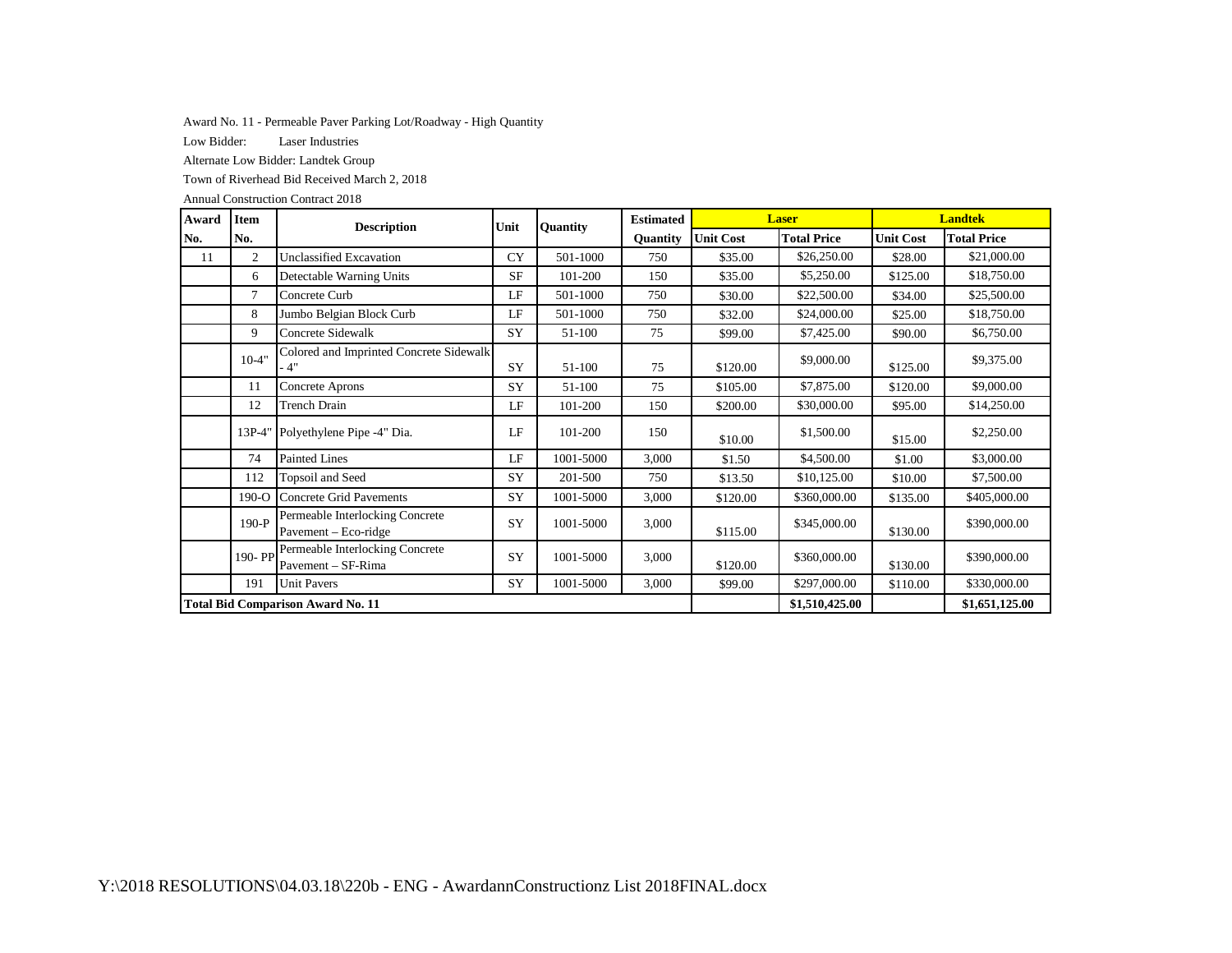## Award No. 12 - Surface Treatments - Low Quantity

Low Bidder: Corazzini Asphalt , Inc.

Alternate Low Bidder: None

Town of Riverhead Bid Received March 2, 2018

| <b>Award Item</b> |                                          | <b>Description</b>                  | Unit       |         | <b>Estimated</b><br><b>Quantity</b> |                  | Corazzini-         |                  |                    |
|-------------------|------------------------------------------|-------------------------------------|------------|---------|-------------------------------------|------------------|--------------------|------------------|--------------------|
| IN <sub>0</sub> . | No.                                      |                                     |            |         | Ouantity                            | <b>Unit Cost</b> | <b>Total Price</b> | <b>Unit Cost</b> | <b>Total Price</b> |
| $\sim$<br>∸       | 100                                      | <b>Bituminous Surface Treatment</b> | C V<br>ل ت | $-1000$ | 500                                 | \$10.00          | \$5,000.00         |                  | \$0.00             |
|                   | 10 <sup>2</sup>                          | <b>Asphalt Emulsion Slurry</b>      | C V<br>נ כ | 1.000   | 500                                 | \$10.00          | \$5,000.00         |                  | \$0.00             |
|                   | <b>Total Bid Comparison Award No. 12</b> |                                     |            |         |                                     |                  | \$10,000.00        |                  | \$0.00             |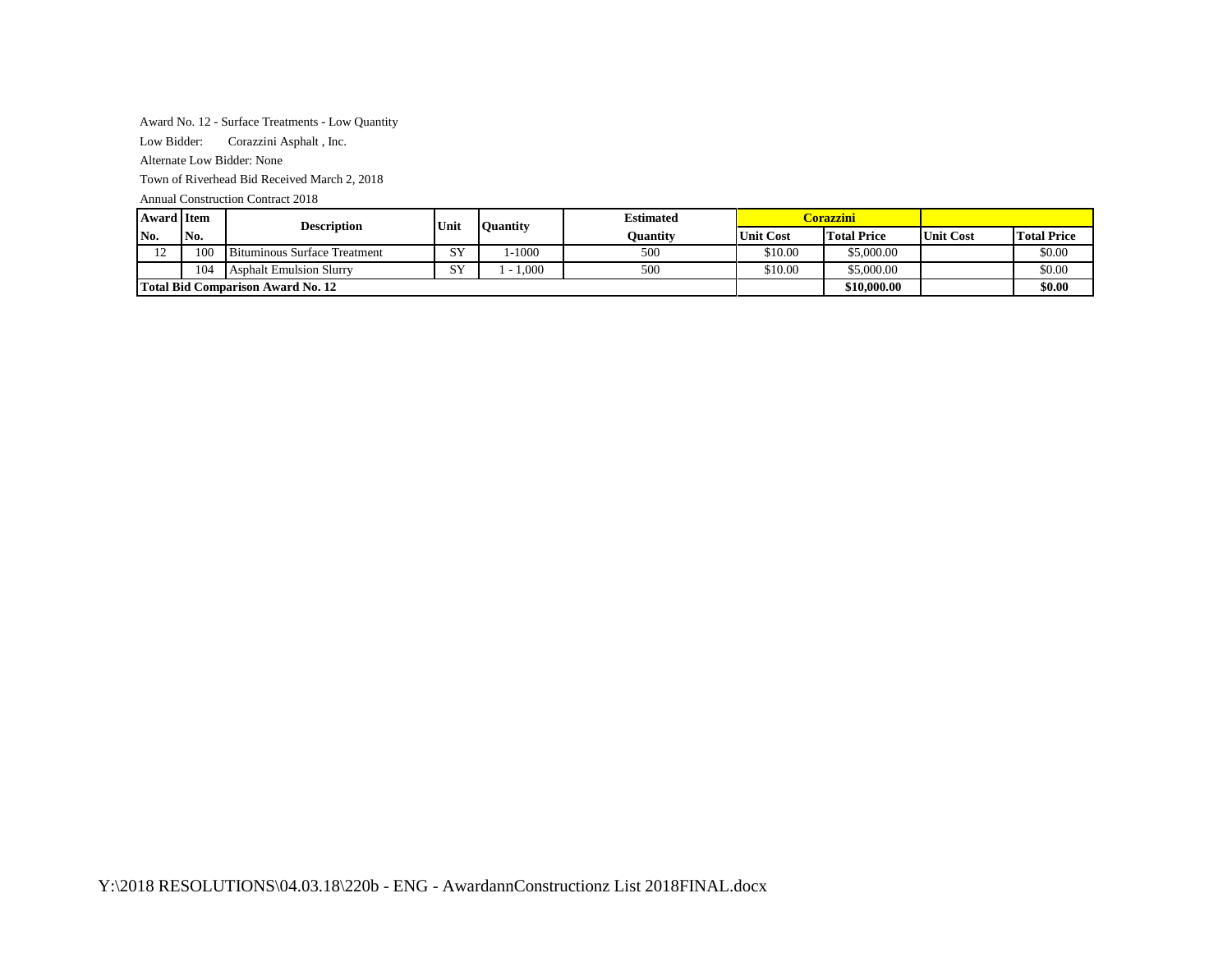### Award No. 13 - Surface Treatments - High Quantity

Low Bidder: Corazzini Asphalt, Inc.

Alternate Low Bidder: NONE

Town of Riverhead Bid Received March 2, 2018

| Award        | <b>Item</b> | <b>Description</b>                       | Unit                            | <b>Ouantity</b> | <b>Estimated</b> |                  | Corazzini-         |                  |                    |
|--------------|-------------|------------------------------------------|---------------------------------|-----------------|------------------|------------------|--------------------|------------------|--------------------|
| No.          | No.         |                                          |                                 |                 | Ouantitv         | <b>Unit Cost</b> | <b>Total Price</b> | <b>Unit Cost</b> | <b>Total Price</b> |
| $\sim$<br>13 | 100         | Bituminous Surface Treatment             | $\mathbf{C} \mathbf{V}$<br>لا ج | 1001-5000       | 2,500            | \$10.00          | \$25,000.00        |                  | \$0.00             |
|              | 104         | <b>Asphalt Emulsion Slurry</b>           | SY                              | 1001-5000       | 2.500            | \$10.00          | \$25,000.00        |                  | \$0.00             |
|              |             | <b>Total Bid Comparison Award No. 13</b> |                                 |                 |                  |                  | \$50,000.00        |                  | \$0.00             |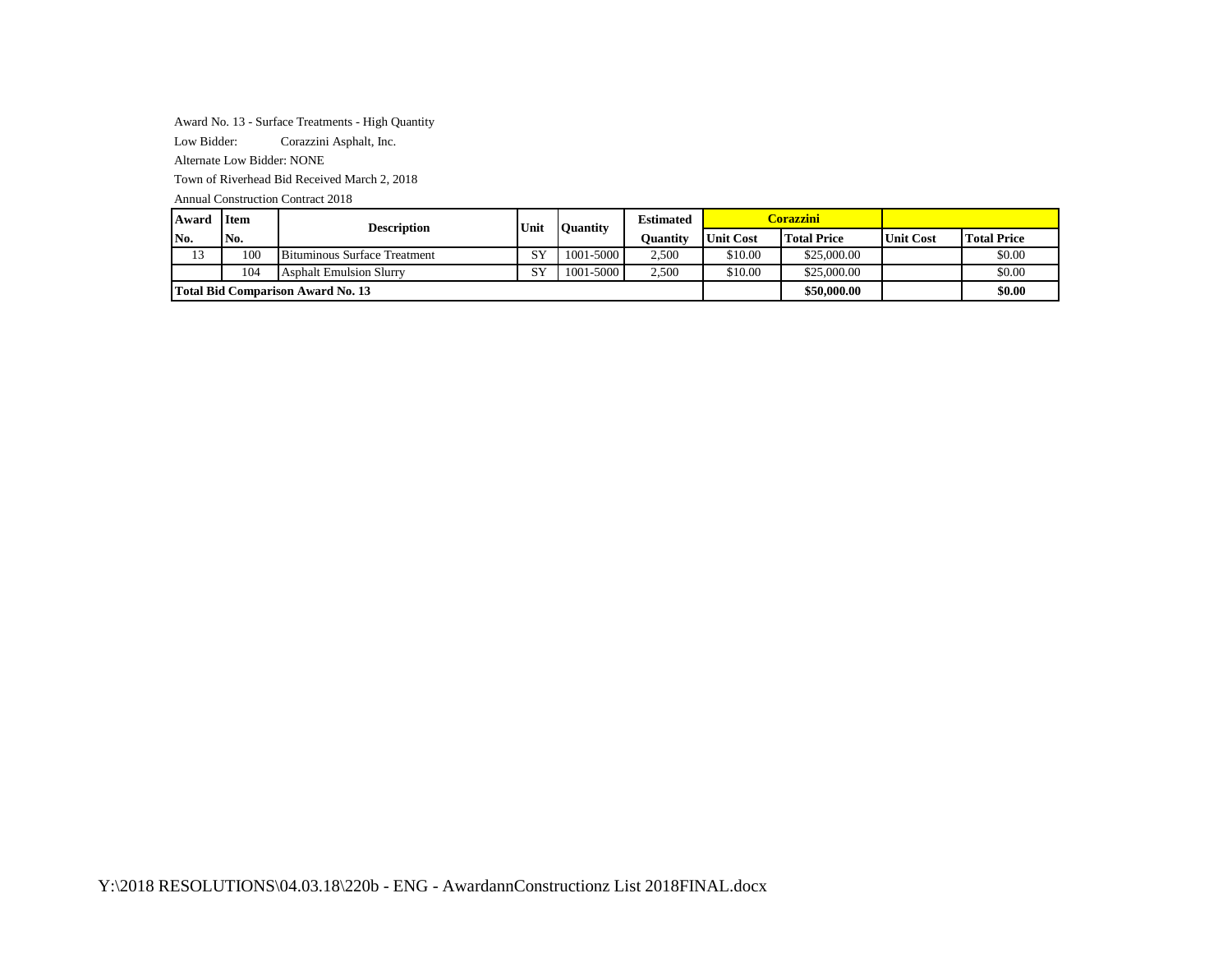Award No. 14 - Crack Sealants - Low Quantity

Low Bidder: Rosemar

Alternate Low Bidder: KJB

Town of Riverhead Bid Received March 2, 2018

| Award                                    | <b>Item</b> | <b>Description</b>                                          | Unit | Quantity   | <b>Estimated</b> |                  | <b>Rosemar</b>     | <b>KJB</b>       |                    |
|------------------------------------------|-------------|-------------------------------------------------------------|------|------------|------------------|------------------|--------------------|------------------|--------------------|
| No.                                      | No.         |                                                             |      |            | Ouantity         | <b>Unit Cost</b> | <b>Total Price</b> | <b>Unit Cost</b> | <b>Total Price</b> |
| 14                                       | 44          | Elastomeric Pavement Crack Sealant                          | LF   | $-1.000$   | 500              | \$4.00           | \$2,000.00         | \$6.00           | \$3,000.00         |
|                                          | 46          | Fiber Reinforced Polymer Modified<br>Pavement Crack Sealant | ĹF   | $-1.000$   | 500              | \$6.00           | \$3,000.00         | \$8.00           | \$4,000.00         |
| <b>Total Bid Comparison Award No. 14</b> |             |                                                             |      | \$5,000.00 |                  | \$7,000.00       |                    |                  |                    |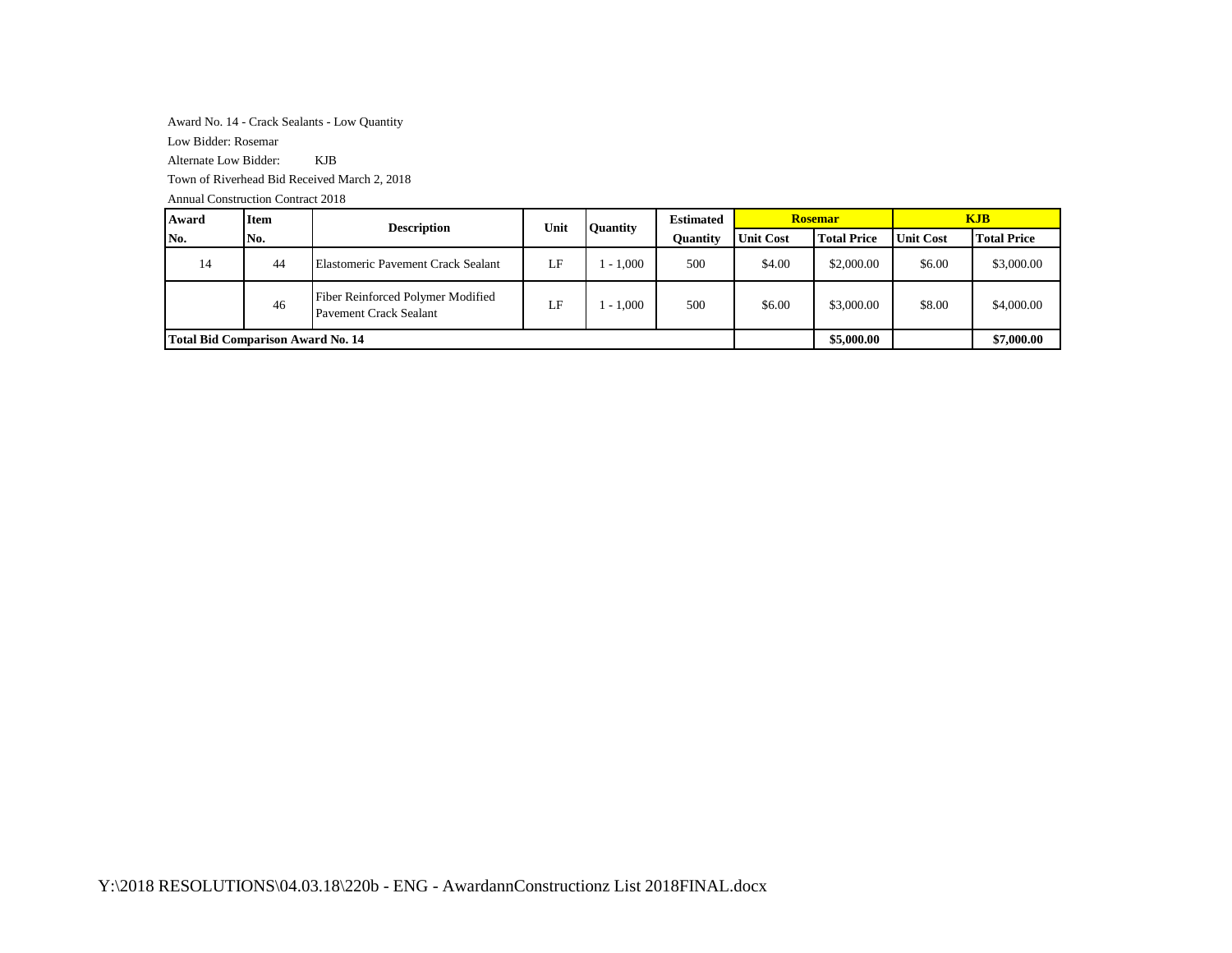Award No. 15 - Chain Link Fence - Low Quantity

Low Bidder: Landtek Group

Alternate Low Bidder: Laser Industries

Town of Riverhead Bid Received March 2, 2018

| <b>Award</b> Item |                                                       | <b>Description</b>                        |    | Unit Quantity | <b>Estimated</b> |                  | <b>Landtek</b>     |                  | <b>Laser</b>       |
|-------------------|-------------------------------------------------------|-------------------------------------------|----|---------------|------------------|------------------|--------------------|------------------|--------------------|
| No.               | No.                                                   |                                           |    |               | Quantity         | <b>Unit Cost</b> | <b>Total Price</b> | <b>Unit Cost</b> | <b>Total Price</b> |
| 15                | 108-4'                                                | Vinyl Coated Chain Link Fencing           | LF | $0 - 100$     | 50               | \$28.00          | \$1,400.00         | \$25.00          | \$1,250.00         |
|                   | $108-6'$                                              | Vinyl Coated Chain Link Fencing           | LF | $0 - 100$     | 50               | \$32.00          | \$1,600.00         | \$30.00          | \$1,500.00         |
|                   | $108 - 8'$                                            | Vinyl Coated Chain Link Fencing           | LF | $0 - 100$     | 50               | \$38.00          | \$1,900.00         | \$36.00          | \$1,800.00         |
|                   | 108SG-4'                                              | Vinyl Coated Chain Link 3' Single<br>Gate | Ea | $0 - 5$       |                  | \$175.00         | \$175.00           | \$250.00         | \$250.00           |
|                   | 108SG-6'                                              | Vinyl Coated Chain Link 3' Single<br>Gate | Ea | $0 - 5$       |                  | \$250.00         | \$250.00           | \$300.00         | \$300.00           |
|                   | 108SG-8'                                              | Vinyl Coated Chain Link 3' Single<br>Gate | Ea | $0 - 5$       |                  | \$300.00         | \$300.00           | \$300.00         | \$300.00           |
|                   | 108SG-4'                                              | Vinyl Coated Chain Link 8' Double<br>Gate | Ea | $0 - 5$       |                  | \$500.00         | \$500.00           | \$800.00         | \$800.00           |
|                   | 108SG-6'                                              | Vinyl Coated Chain Link 8' Double<br>Gate | Ea | $0 - 5$       |                  | \$750.00         | \$750.00           | \$850.00         | \$850.00           |
|                   | Vinyl Coated Chain Link 8' Double<br>108SG-8'<br>Gate |                                           |    | $0 - 5$       |                  | \$900.00         | \$900.00           | \$900.00         | \$900.00           |
|                   | <b>Total Bid Comparison Award No. 15</b>              |                                           |    |               |                  |                  |                    |                  | \$7,950.00         |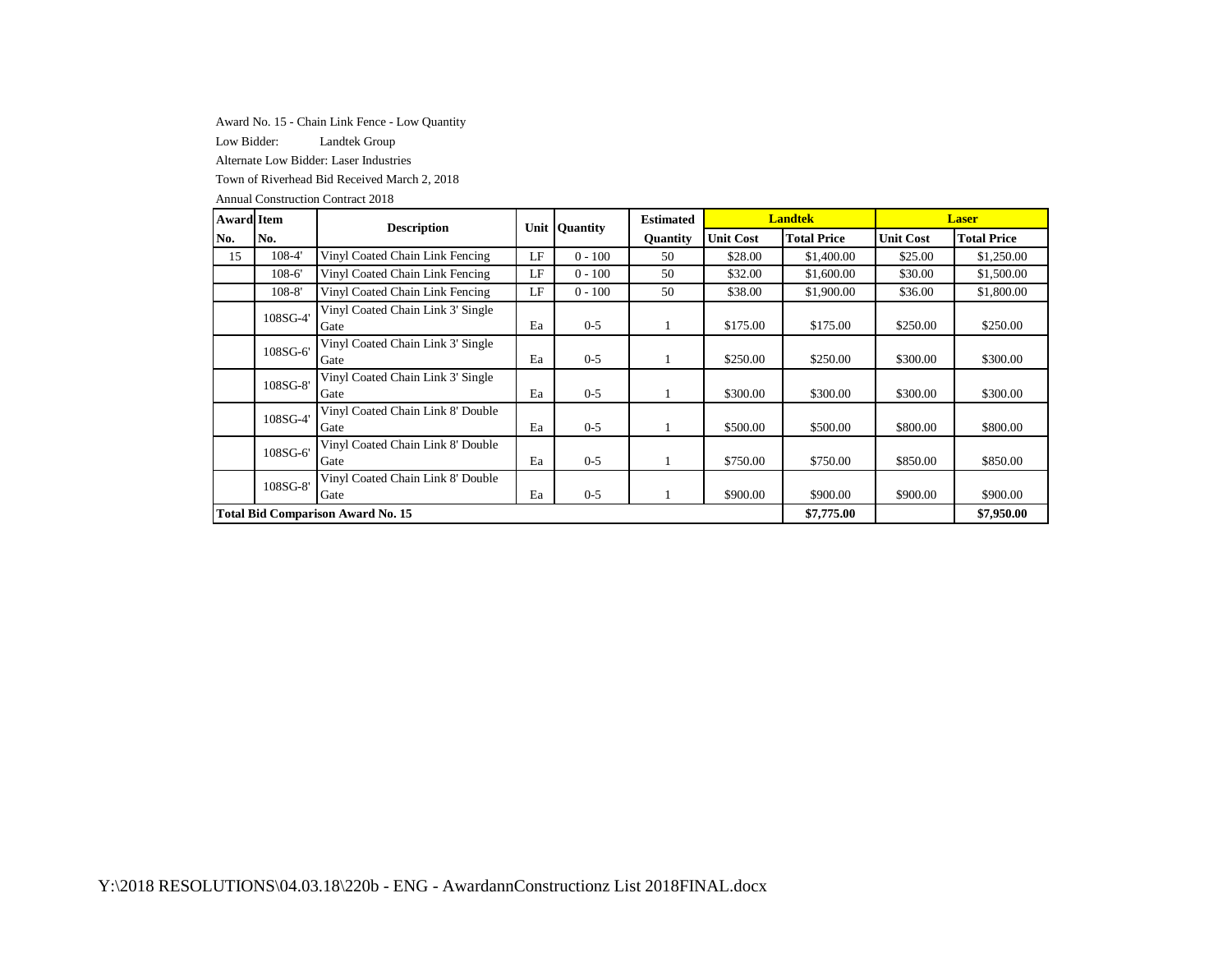Award No. 16 - Chain Link Fence - High Quantity

Low Bidder: Laser Industries

Alternate Low Bidder: Landtek Group

Town of Riverhead Bid Received March 2, 2018

| Award | <b>Item</b>                              | <b>Description</b>                 | Unit | Ouantity | <b>Estimated</b> |                  | <b>Laser</b>       |                  | <b>Landtek</b>     |
|-------|------------------------------------------|------------------------------------|------|----------|------------------|------------------|--------------------|------------------|--------------------|
| No.   | No.                                      |                                    |      |          | <b>Ouantity</b>  | <b>Unit Cost</b> | <b>Total Price</b> | <b>Unit Cost</b> | <b>Total Price</b> |
| 16    | $108 - 4'$                               | Vinyl Coated Chain Link<br>Fencing | LF.  | 101-500  | 300              | \$26.00          | \$7,800.00         | \$28.00          | \$8,400.00         |
|       | $108 - 6'$                               | Vinyl Coated Chain Link<br>Fencing | LF   | 101-500  | 300              | \$30.00          | \$9,000.00         | \$31.00          | \$9,300.00         |
|       | $108 - 8'$                               | Vinyl Coated Chain Link<br>Fencing | LF   | 101-500  | 300              | \$34.00          | \$10,200.00        | \$38.00          | \$11,400.00        |
|       | <b>Total Bid Comparison Award No. 16</b> |                                    |      |          |                  |                  | \$27,000.00        |                  | \$29,100.00        |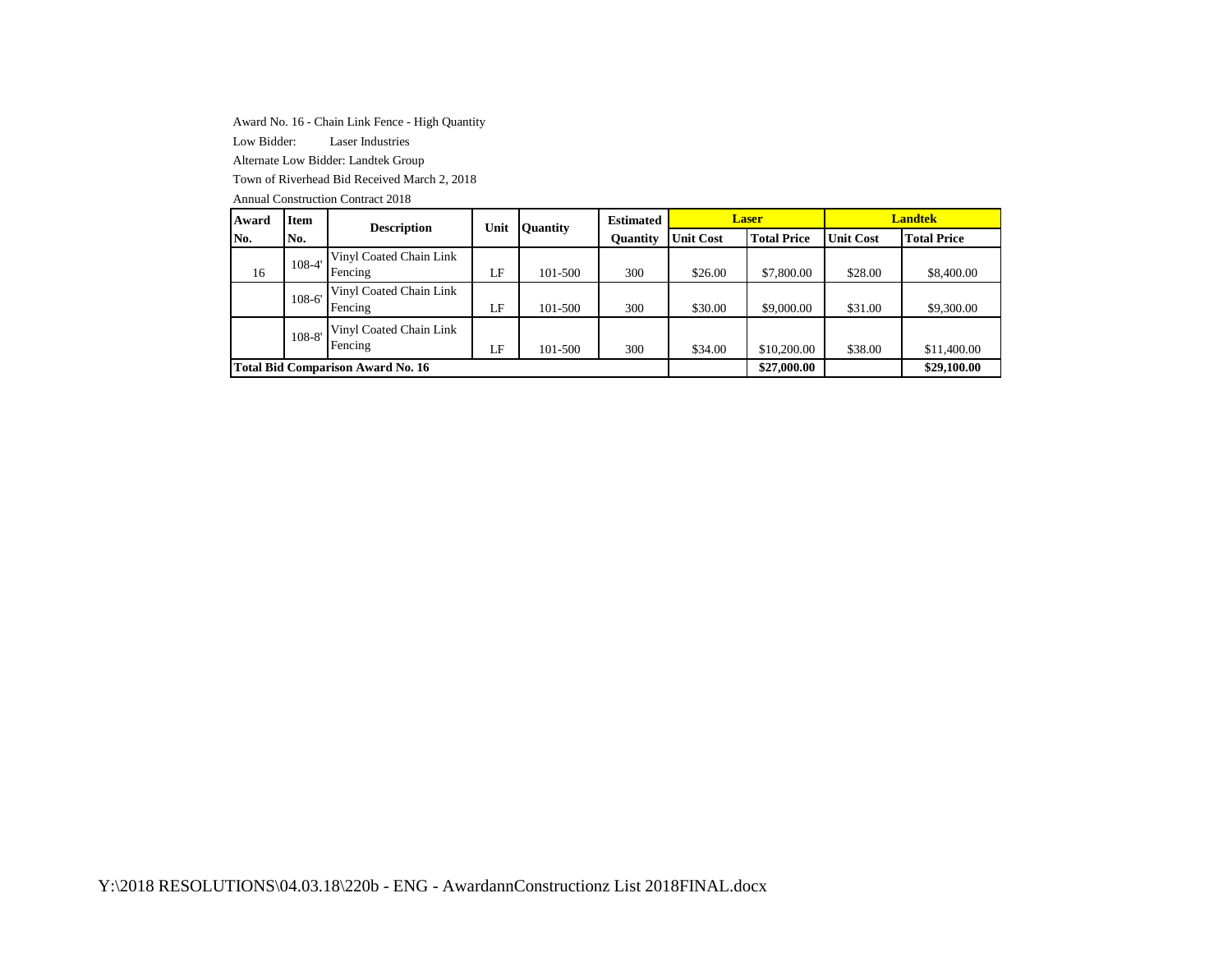Award No. 17 - Asphalt Top Course Installed - Low Quantity

Low Bidder: Corazzini Asphalt, Inc.

Alternate Low Bidder: South Fork Asphalt

Town of Riverhead Bid Received March 2, 2018

| Award | <b>Item</b>                       | <b>Description</b>                                      | Unit | <b>Ouantity</b> | <b>Estimated</b> | Corazzini        |                    | <b>South Fork Asphalt</b> |                    |
|-------|-----------------------------------|---------------------------------------------------------|------|-----------------|------------------|------------------|--------------------|---------------------------|--------------------|
| No.   | No.                               |                                                         |      |                 | Ouantitv         | <b>Unit Cost</b> | <b>Total Price</b> | <b>Unit Cost</b>          | <b>Total Price</b> |
|       | 49                                | Rut Avoidance Asphalt Concrete,<br>Type 6FRA Top Course | Ton  | $-500$          | 250              | \$80.50          | \$20,125,00        | \$82.00                   | \$20,500.00        |
|       | Total Bid Comparison Award No. 17 |                                                         |      |                 |                  |                  | \$20,125,00        |                           | \$20,500,00        |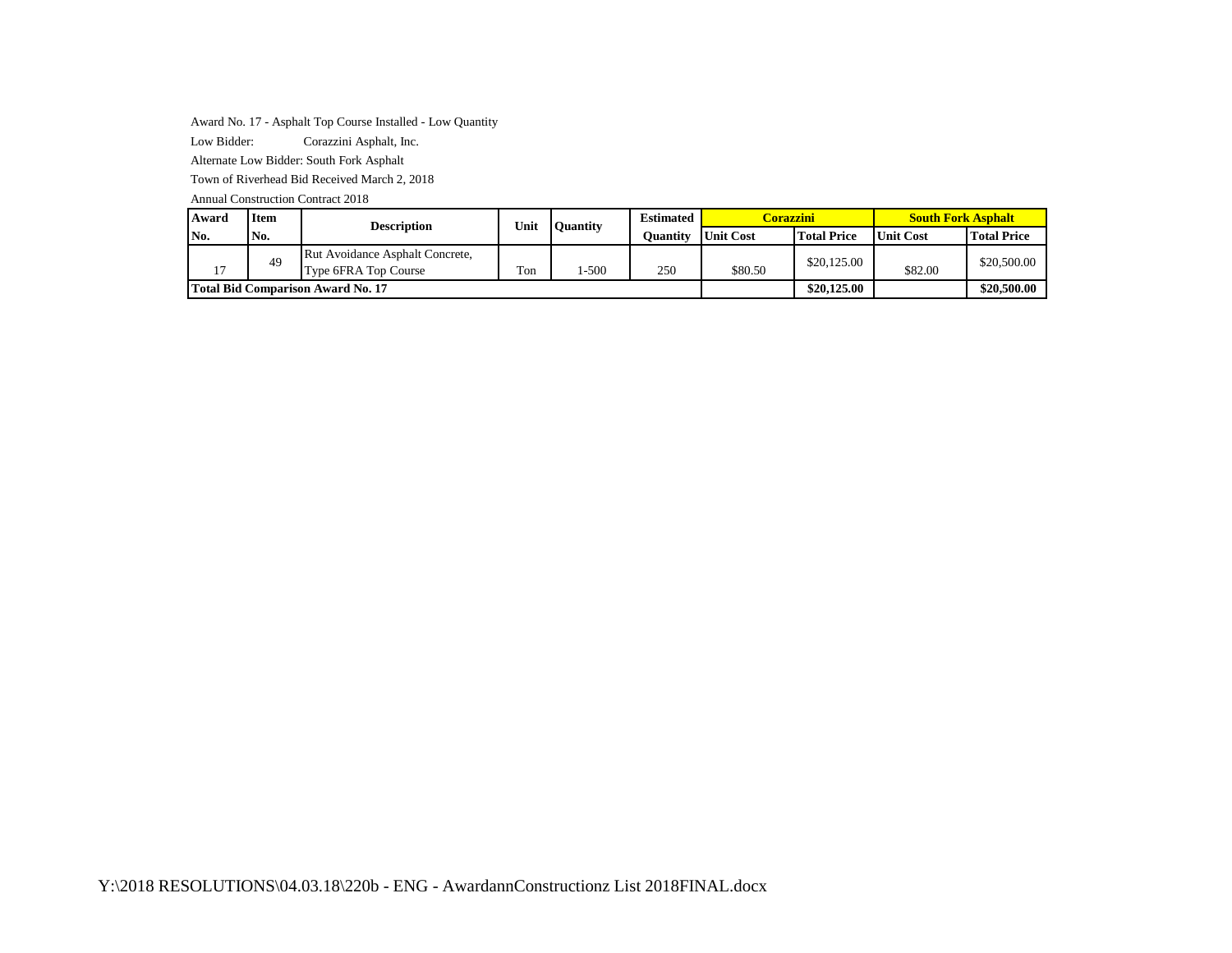Award No. 18 - Asphalt Top Course Installed - Mid Quantity

Low Bidder: Rosemar

Alternate Low Bidder: Corazzini Asphalt, Inc.

Town of Riverhead Bid Received March 2, 2018

| Award | <b>Item</b>                              | <b>Description</b>                                            | Unit | Quantity | <b>Estimated</b> |                  | Rosemar            | <b>Corazzini</b> |                    |
|-------|------------------------------------------|---------------------------------------------------------------|------|----------|------------------|------------------|--------------------|------------------|--------------------|
| No.   | No.                                      |                                                               |      |          | Ouantitv         | <b>Unit Cost</b> | <b>Total Price</b> | <b>Unit Cost</b> | <b>Total Price</b> |
| 18    | 49                                       | Rut Avoidance<br>Asphalt Concrete,<br>Type 6FRA Top<br>Course | Ton  | 501-1000 | 750              | \$67.00          | \$50,250.00        | \$71.00          | \$53,250.00        |
|       | <b>Total Bid Comparison Award No. 18</b> |                                                               |      |          |                  |                  | \$50,250,00        |                  | \$53,250.00        |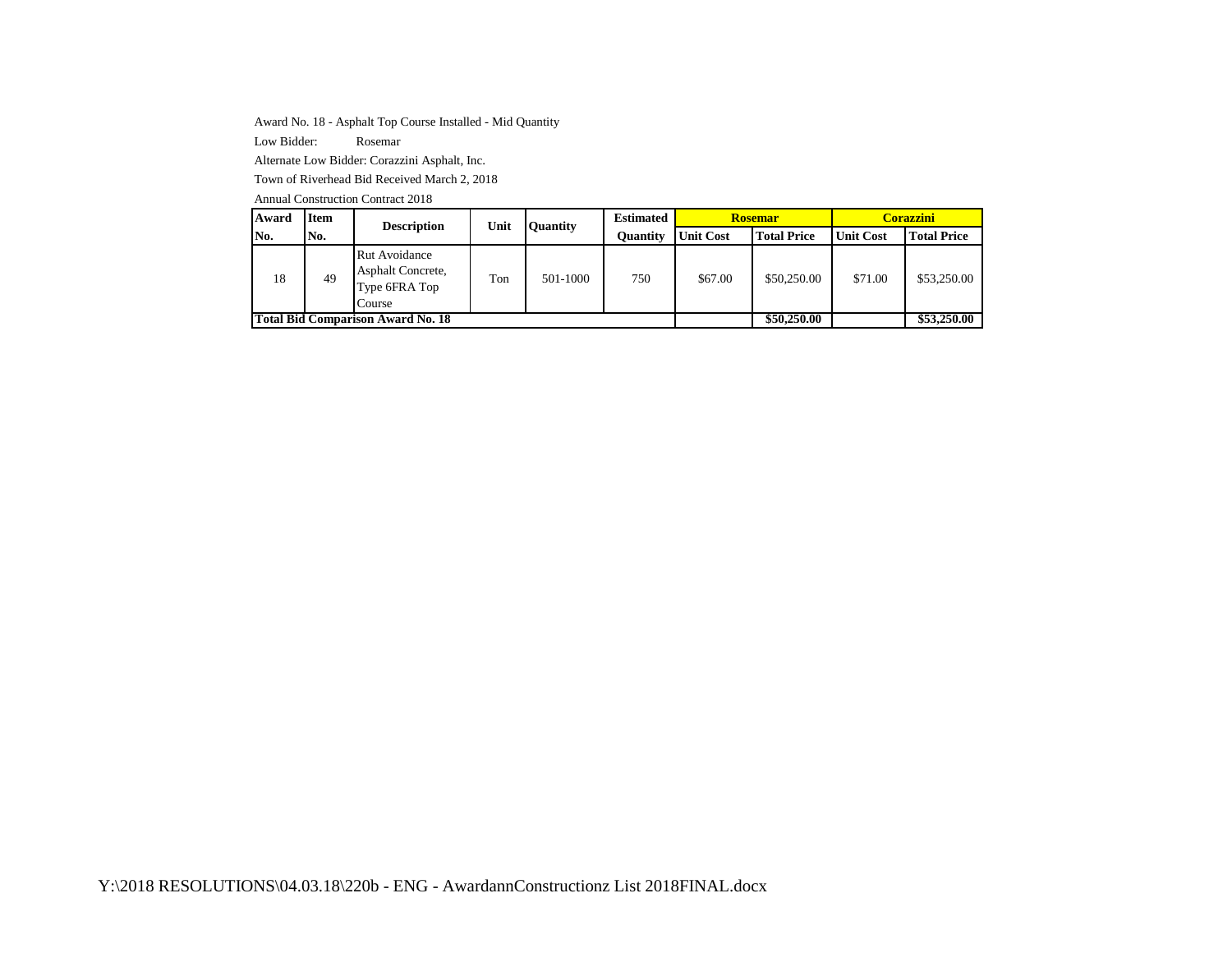Award No. 19 - Asphalt Top Course Installed - High Quantity Low Bidder: Rosemar Alternate Low Bidder: Corazzini Asphalt, Inc. Town of Riverhead Bid Received March 2, 2018 Annual Construction Contract 2018

**Award Item No. No. Description Unit Quantity Estimated Quantity Rosemar Corazzini Unit Cost Total Price Unit Cost Total Price** 19 49 Rut Avoidance Asphalt Concrete, Type 6FRA Top Course Ton 1001-5000 3000 \$65.00 \$195,000.00 \$71.00 \$213,000.00 **Total Bid Comparison Award No. 19 <b>b b comparison Award No. 19 b comparison \$213,000.00 \$213,000.00**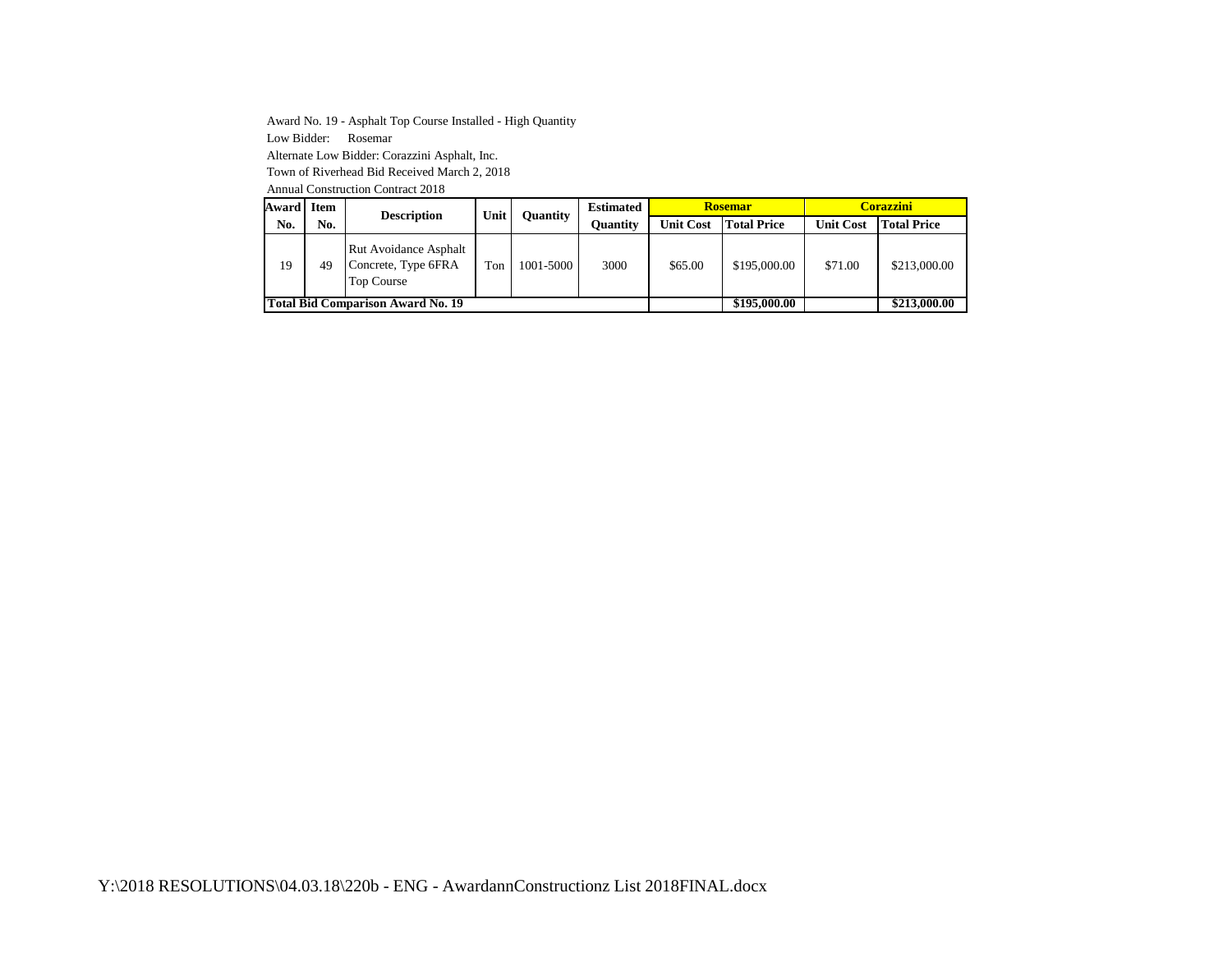Award No. 20 - Asphalt Binder Course Installed - Low Quantity

Low Bidder: South Fork Asphalt

Alternate Low Bidder: Corazzini Asphalt, Inc.

Town of Riverhead Bid Received March 2, 2018

| Award | <b>Item</b> | <b>Description</b>                                              | Unit | <b>Ouantity</b> | <b>Estimated</b> |                  | <b>South Fork Asphalt</b> | Corazzini.       |                    |
|-------|-------------|-----------------------------------------------------------------|------|-----------------|------------------|------------------|---------------------------|------------------|--------------------|
| No.   | No.         |                                                                 |      |                 | <b>Ouantity</b>  | <b>Unit Cost</b> | <b>Total Price</b>        | <b>Unit Cost</b> | <b>Total Price</b> |
| 20    | 52          | Rut Avoidance<br>Asphalt Concrete,<br>Type 3RA Binder<br>Course | Ton  | l-500           | 250              | \$80.00          | \$20,000.00               | \$80.50          | \$20,125.00        |
|       |             | Total Bid Comparison Award No. 20                               |      |                 | \$20,000.00      |                  | \$20,125.00               |                  |                    |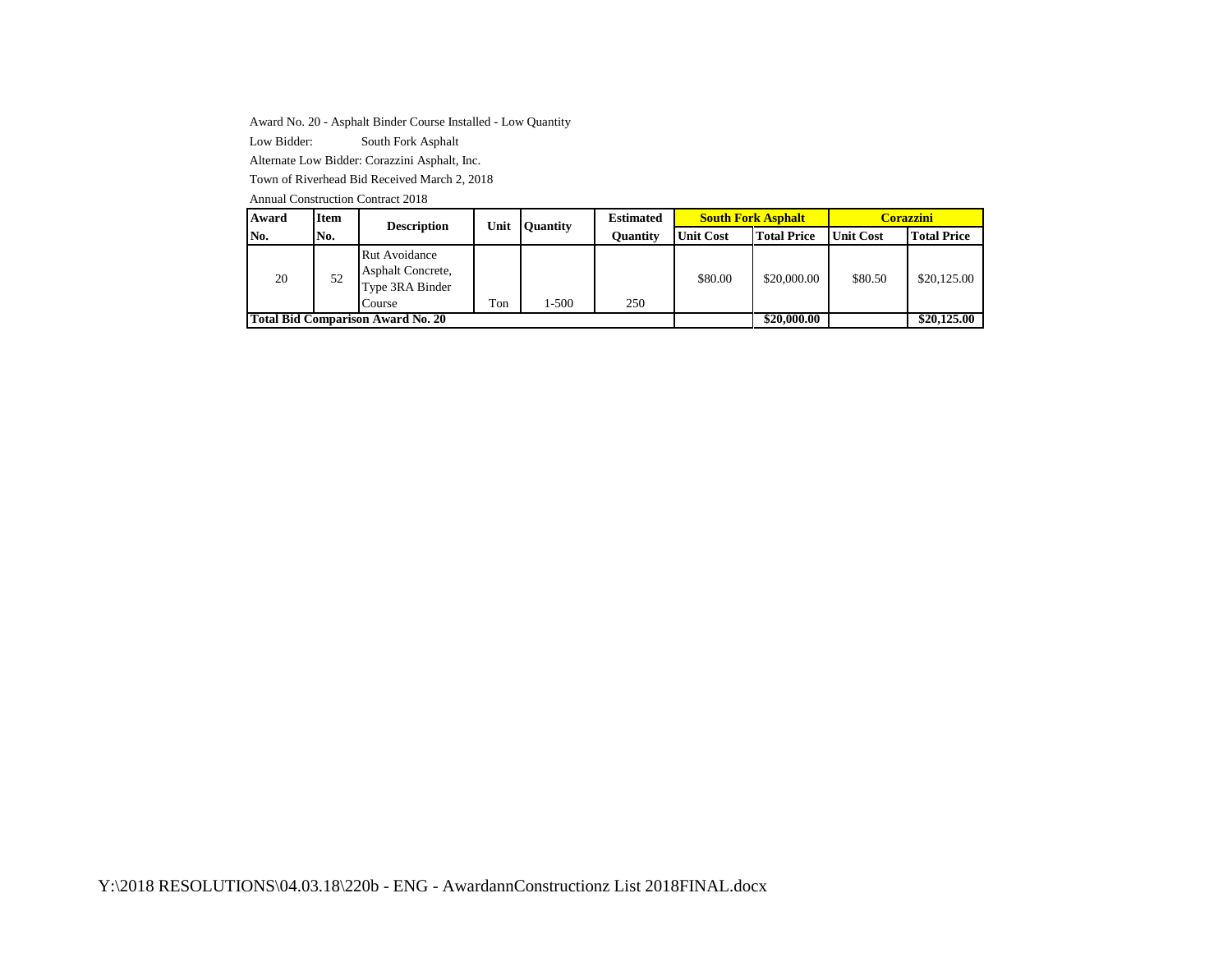Award No. 21 - Asphalt Binder Course Installed - Mid Quantity

Low Bidder: Rosemar

Alternate Low Bidder: Corazzini

Town of Riverhead Bid Received March 2, 2018

| Award | <b>Item</b>                       | <b>Description</b>                                              | Unit | <b>Quantity</b> | <b>Estimated</b> |                  | <b>Rosemar</b>     | <b>Corazzini</b> |                    |  |
|-------|-----------------------------------|-----------------------------------------------------------------|------|-----------------|------------------|------------------|--------------------|------------------|--------------------|--|
| No.   | No.                               |                                                                 |      |                 | Ouantity         | <b>Unit Cost</b> | <b>Total Price</b> | <b>Unit Cost</b> | <b>Total Price</b> |  |
| 21    | 52                                | Rut Avoidance<br>Asphalt Concrete,<br>Type 3RA Binder<br>Course | Ton  | 501-1000        | 750              | \$69.00          | \$51,750.00        | \$71.00          | \$53,250.00        |  |
|       | Total Bid Comparison Award No. 21 |                                                                 |      |                 |                  |                  | \$51,750.00        |                  | \$53,250.00        |  |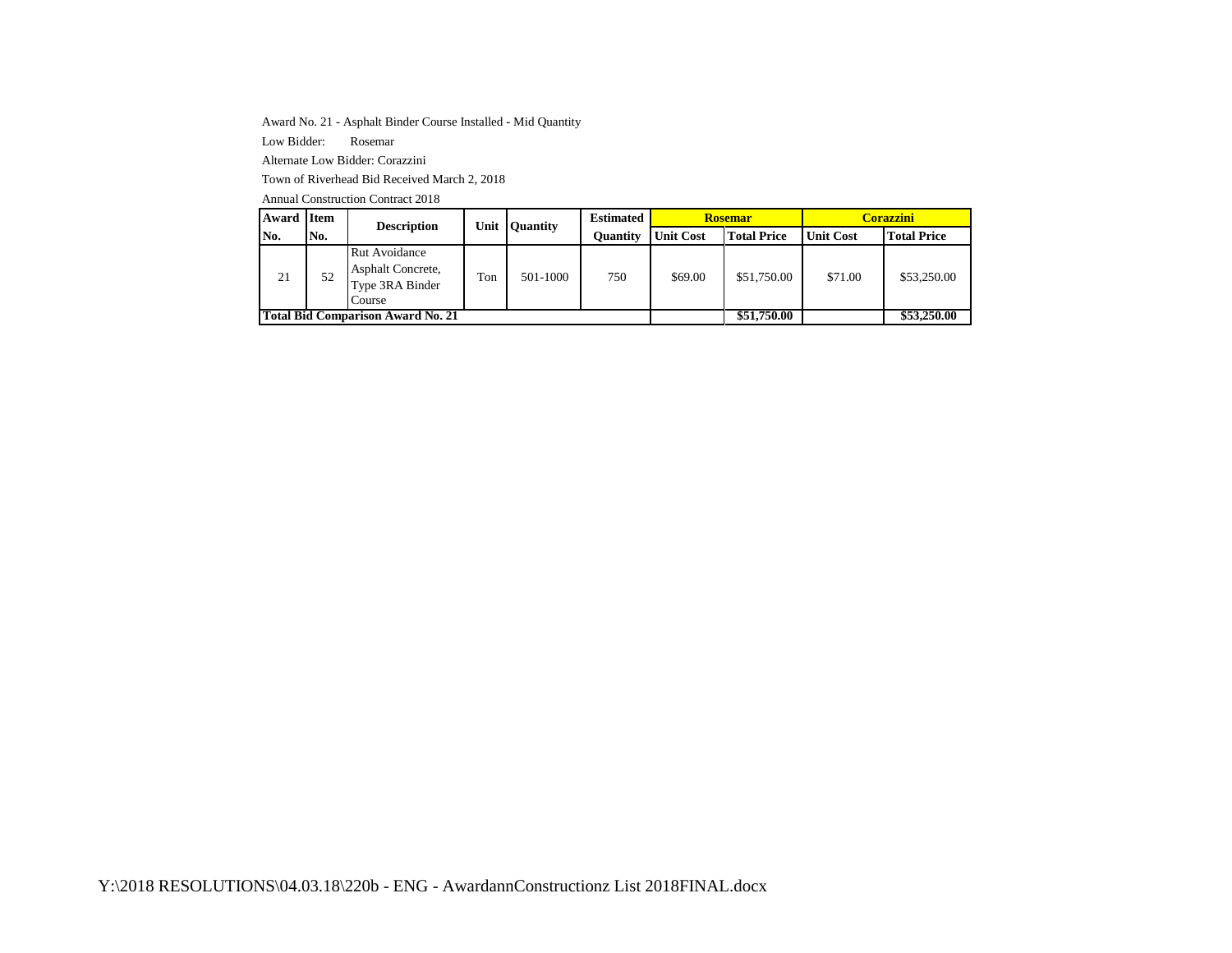Award No. 22 - Asphalt Binder Course Installed - High Quantity

Low Bidder: Rosemar

Alternate Low Bidder: Corazzini/Suffolk Asphalt

Town of Riverhead Bid Received March 2, 2018

| Award | <b>Item</b> | <b>Description</b>                                               | Unit | <b>Quantity</b> | <b>Estimated</b> | <b>Rosemar</b>   |                    | Corazzini-       |                    |
|-------|-------------|------------------------------------------------------------------|------|-----------------|------------------|------------------|--------------------|------------------|--------------------|
| No.   | No.         |                                                                  |      |                 | Ouantity         | <b>Unit Cost</b> | <b>Total Price</b> | <b>Unit Cost</b> | <b>Total Price</b> |
| 22    | 52          | Rut Avoidance Asphalt Concrete, Type 3RA<br><b>Binder Course</b> | Ton  | 1001-5000       | 3000             | \$68.00          | \$204,000.00       | \$71.00          | \$213,000.00       |
|       |             | <b>Total Bid Comparison Award No. 22</b>                         |      |                 |                  |                  | \$204,000.00       |                  | \$213,000.00       |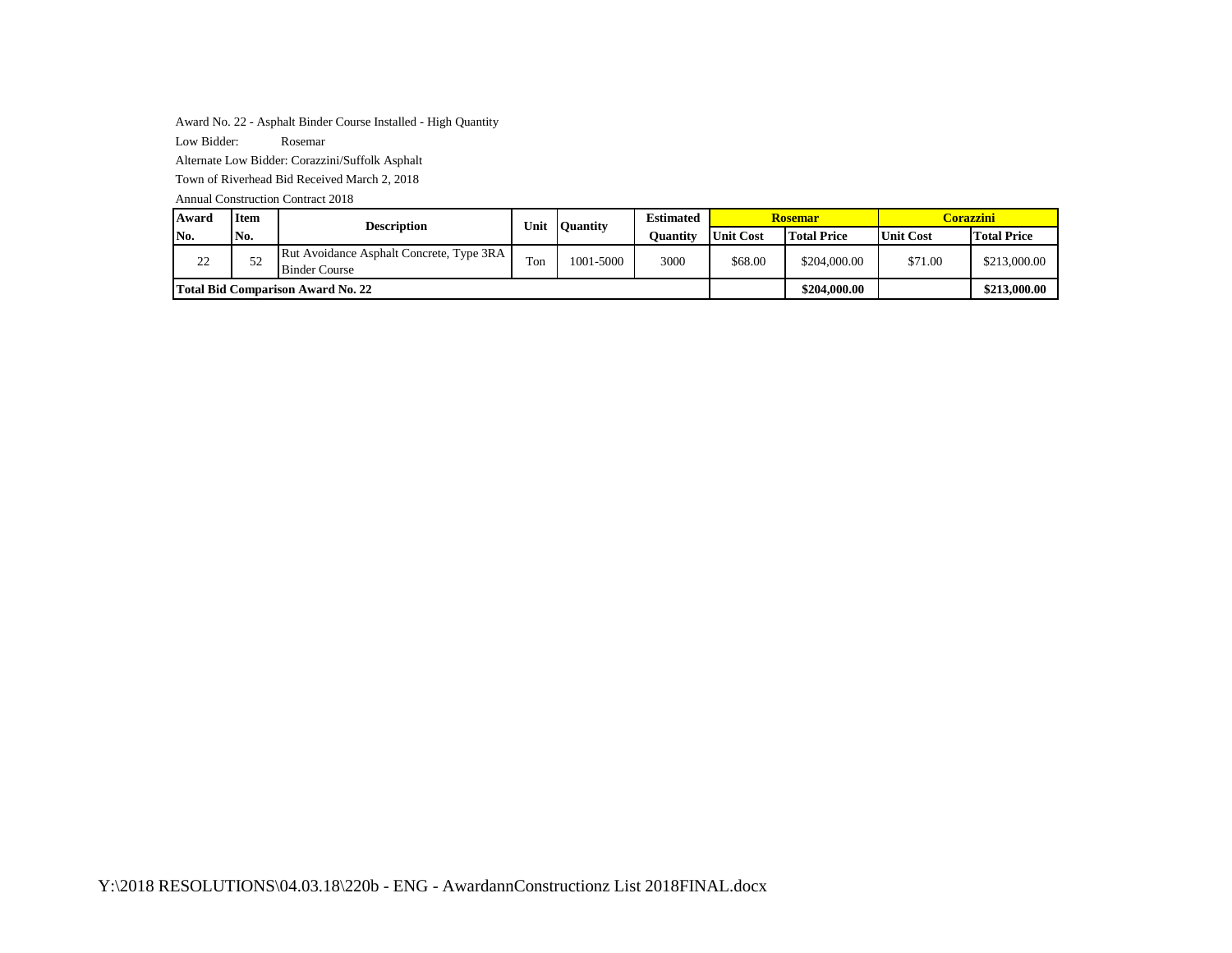Award No. 23 - Pavement Patches - Low Quantity

Low Bidder: Corazzini Asphalt, Inc.

Alternate Low Bidder: South Fork Asphalt

Town of Riverhead Bid Received March 2, 2018

| <b>Award</b>  | <b>Item</b> | <b>Description</b>                       | Unit | <b>Quantity</b> | <b>Estimated</b> |           | <b>Corazzini</b>   | <b>South Fork Asphalt</b> |                    |
|---------------|-------------|------------------------------------------|------|-----------------|------------------|-----------|--------------------|---------------------------|--------------------|
| No.           | No.         |                                          |      |                 | <b>Duantity</b>  | Unit Cost | <b>Total Price</b> | Unit Cost                 | <b>Total Price</b> |
| $\sim$<br>ر ب |             | <b>Pavement Patches</b>                  | SF   | $0-1.000$       | 500              | \$9.00    | \$4,500.00         | \$10.20                   | \$5,100.00         |
|               |             | <b>Total Bid Comparison Award No. 23</b> |      |                 |                  |           | \$4,500.00         |                           | \$5.100.00         |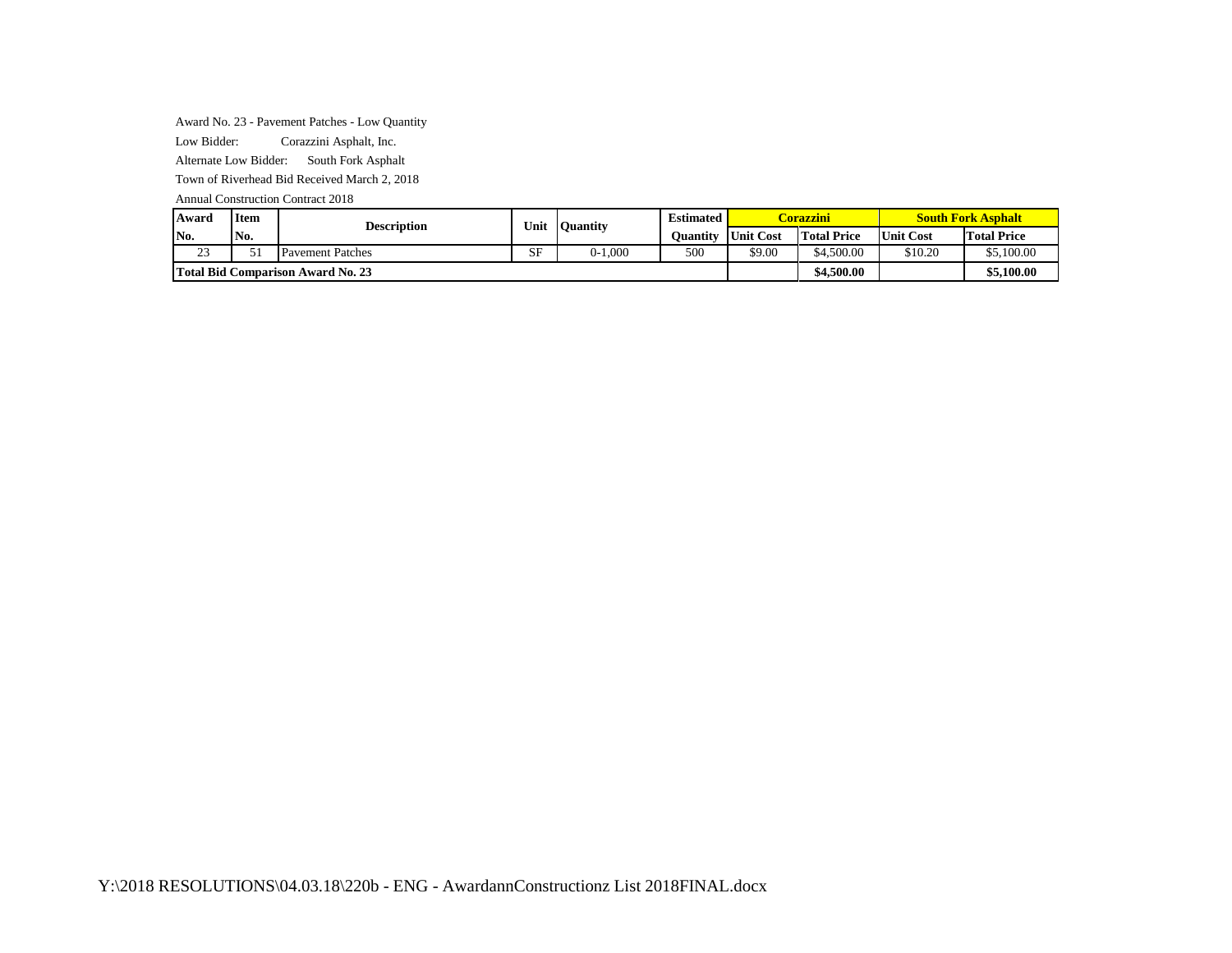Award No. 24 - Pavement Patches - High Quantity

Low Bidder: Corazzini Asphalt

Alternate Low Bidder: South Fork Asphalt

Town of Riverhead Bid Received March 2, 2018

| Award | <b>Item</b>                       | Description             | Unit<br><b>Quantity</b> |           | <b>Estimated</b> |                  | <mark>Corazzini'</mark> | <b>South Fork Asphalt</b> |                    |  |
|-------|-----------------------------------|-------------------------|-------------------------|-----------|------------------|------------------|-------------------------|---------------------------|--------------------|--|
| No.   | No.                               |                         |                         |           | Ouantitv         | <b>Unit Cost</b> | <b>Total Price</b>      | <b>Unit Cost</b>          | <b>Total Price</b> |  |
| 24    | 51                                | <b>Pavement Patches</b> | <b>SF</b>               | 1001-5000 | 3.000            | \$5.50           | \$16,500.00             | \$5.65                    | \$16,950.00        |  |
|       | Total Bid Comparison Award No. 24 |                         |                         |           |                  |                  | \$16,500.00             |                           | \$16,950.00        |  |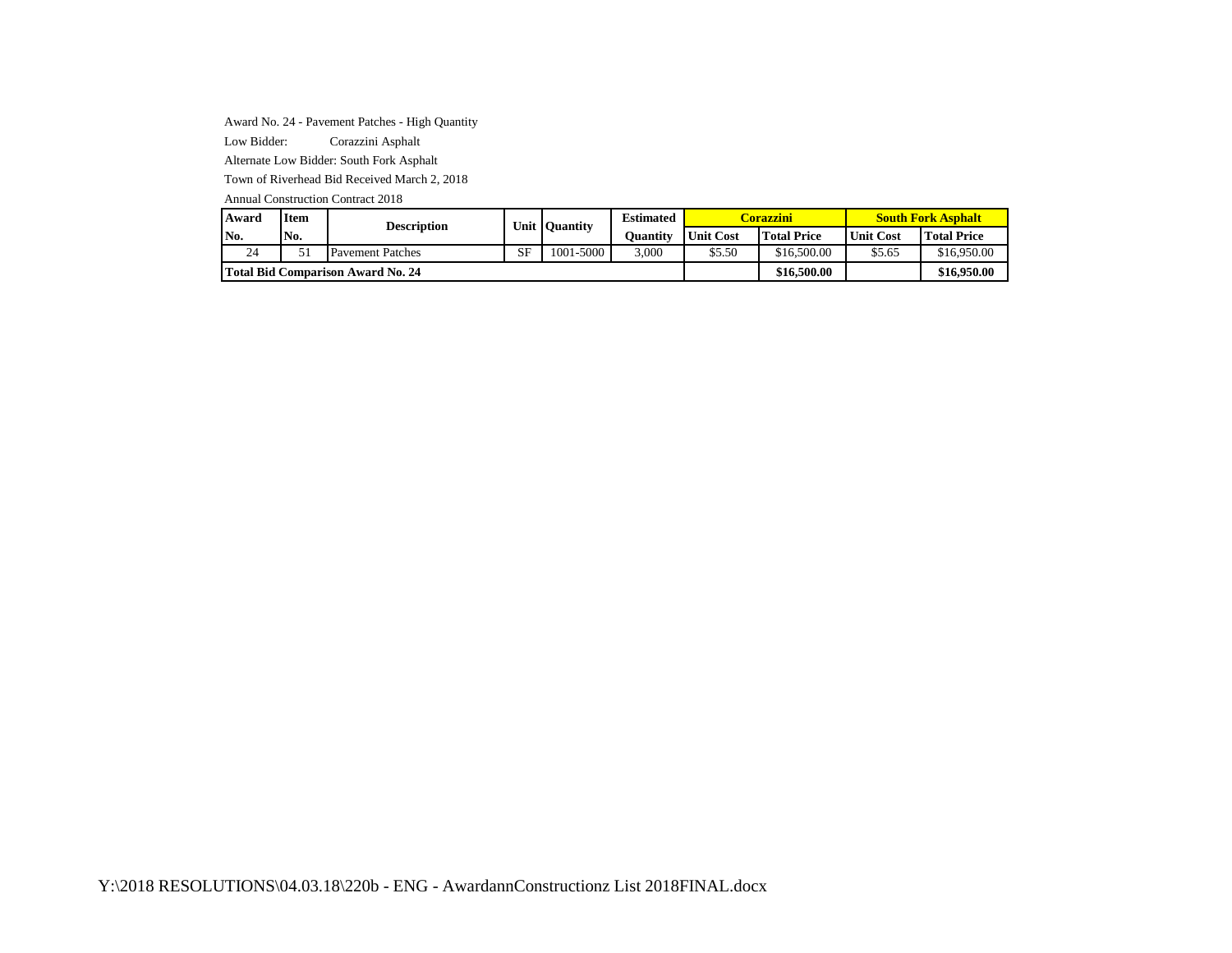Award No. 25 - Latex Modified Surface Treatment - Low Quantity

Low Bidder: NONE

Alternate Low Bidder: NONE

Town of Riverhead Bid Received March 2, 2018

| Award | Item | Description                              | Unit                           | <b>Ouantity</b> | <b>Estimated</b> |                  |                    |  |
|-------|------|------------------------------------------|--------------------------------|-----------------|------------------|------------------|--------------------|--|
| No.   | No.  |                                          |                                |                 | Ouantitv         | <b>Unit Cost</b> | <b>Total Price</b> |  |
| 25    | 106  | Latex Modified Surface Treatment         | $\mathbf{C} \mathbf{V}$<br>1 ت | $-1000$         | 500              |                  | \$0.00             |  |
|       |      | <b>Total Bid Comparison Award No. 25</b> |                                |                 |                  |                  | \$0.00             |  |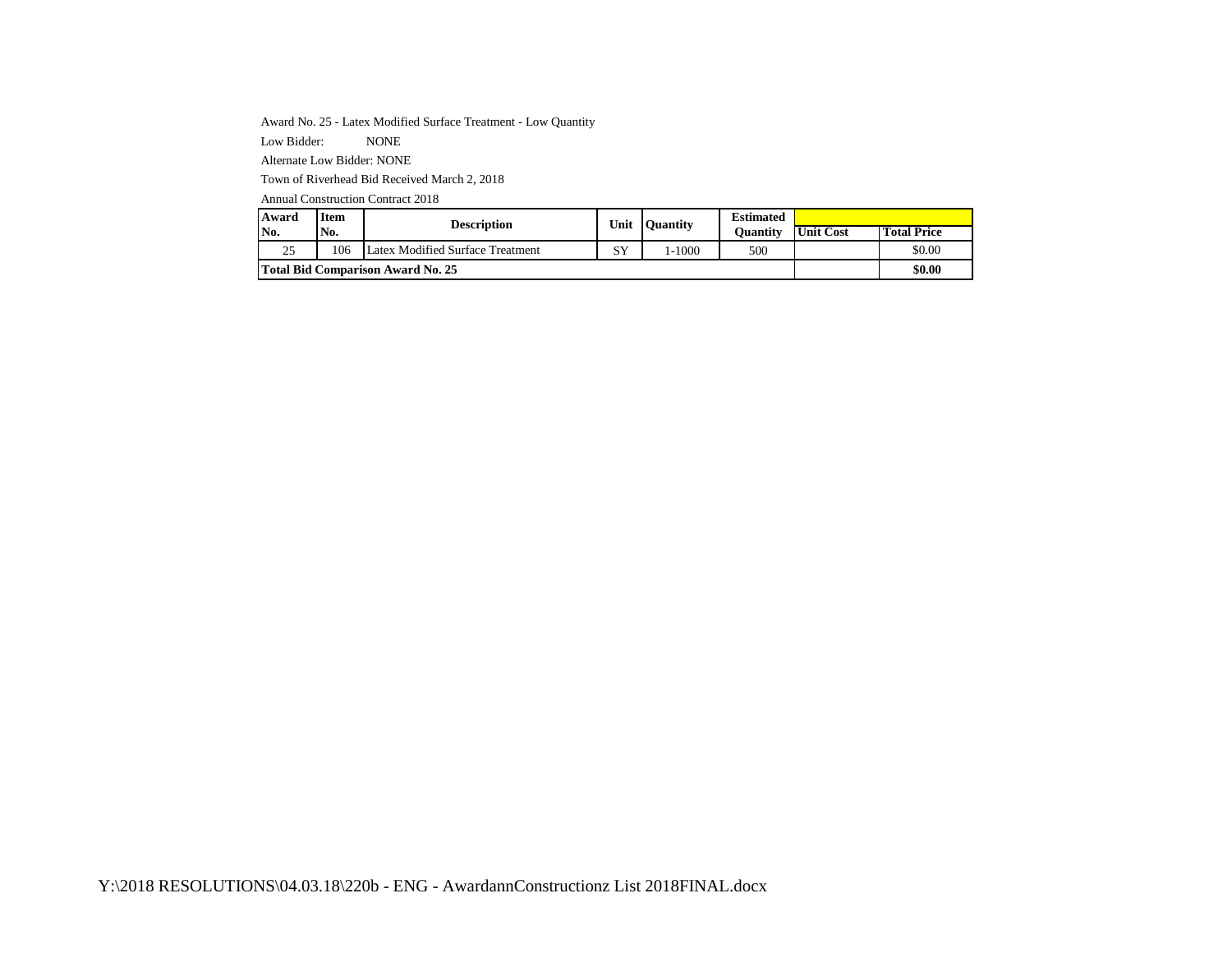Award No. 26 - Latex Modified Surface Treatment - High Quantity

Low Bidder: NONE

Alternate Low Bidder: NONE

Town of Riverhead Bid Received March 2, 2018

| Award                                    | Item | Description                      | Unit       | <b>Ouantity</b> | <b>Estimated</b> |                  |                    |  |
|------------------------------------------|------|----------------------------------|------------|-----------------|------------------|------------------|--------------------|--|
| No.                                      | No.  |                                  |            |                 | Ouantitv         | <b>Unit Cost</b> | <b>Total Price</b> |  |
| 26                                       | 106  | Latex Modified Surface Treatment | C V<br>ر د | 1001-5000       | 3,000            |                  | \$0.00             |  |
| <b>Total Bid Comparison Award No. 26</b> |      |                                  | \$0.00     |                 |                  |                  |                    |  |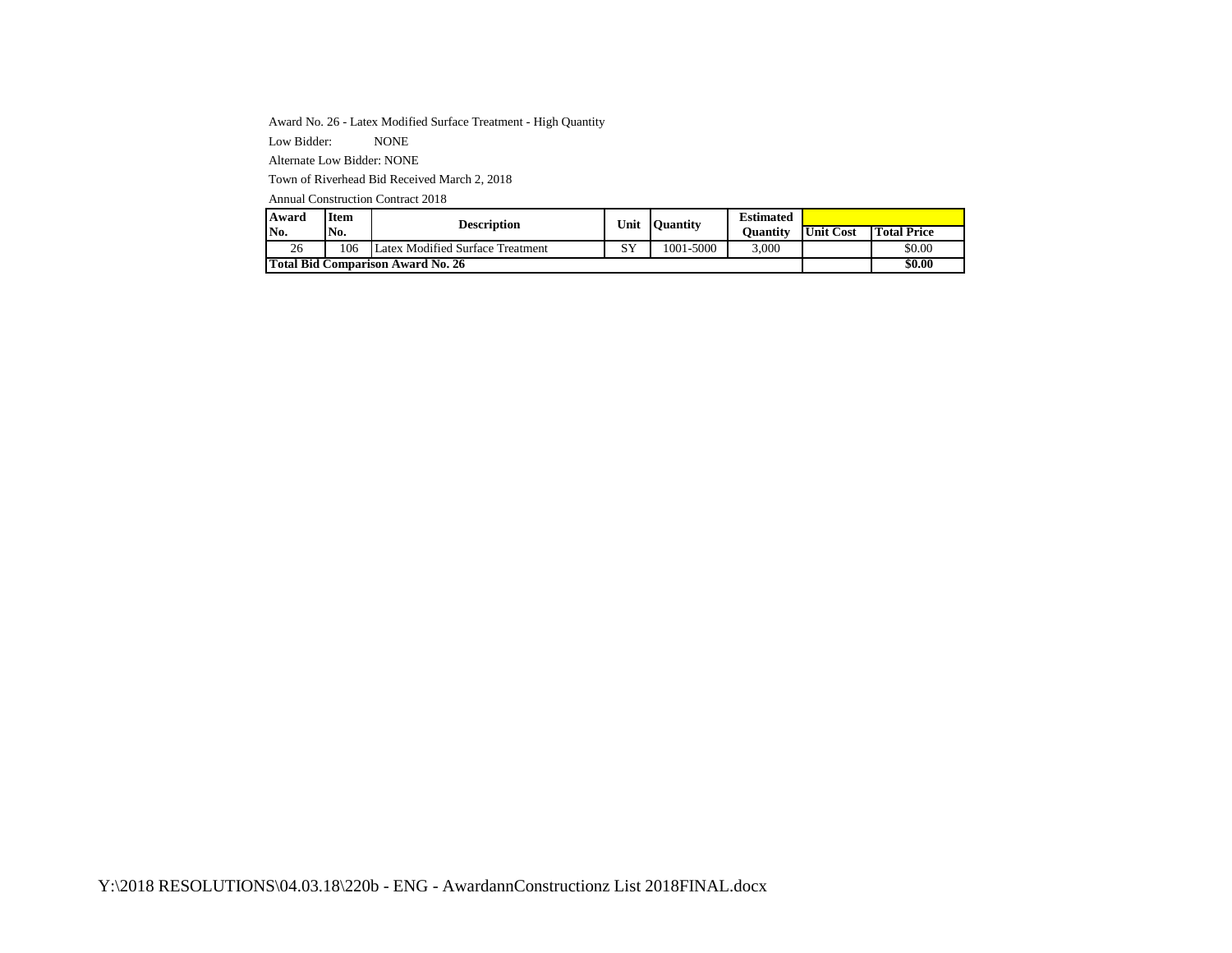Award No. 27 - Sodding - Low Quantity

Low Bidder: Louis Barbato

Alternate Low Bidder: Laser Industries

Town of Riverhead Bid Received March 2, 2018

| Award                                         | <b>Item</b> | <b>Description</b>  | Unit                       | <b>Quantity</b> | <b>Estimated</b> |           | Louis Barbato      | Laser            |                    |  |
|-----------------------------------------------|-------------|---------------------|----------------------------|-----------------|------------------|-----------|--------------------|------------------|--------------------|--|
| IN <sub>0</sub> .                             | No.         |                     |                            |                 | Juantity         | Unit Cost | <b>Total Price</b> | <b>Unit Cost</b> | <b>Total Price</b> |  |
| $\sim$<br><u>.</u>                            | 113         | $\cdots$<br>Sodding | $\alpha x$<br><u>. U s</u> | $-5000$         | .000             | \$7.85    | \$7,850.00         | \$8.70           | \$8,700.00         |  |
| <b>Total Bid</b><br>l Comparison Award No. 27 |             |                     |                            |                 |                  |           | \$7,850.00         |                  | \$8,700.00         |  |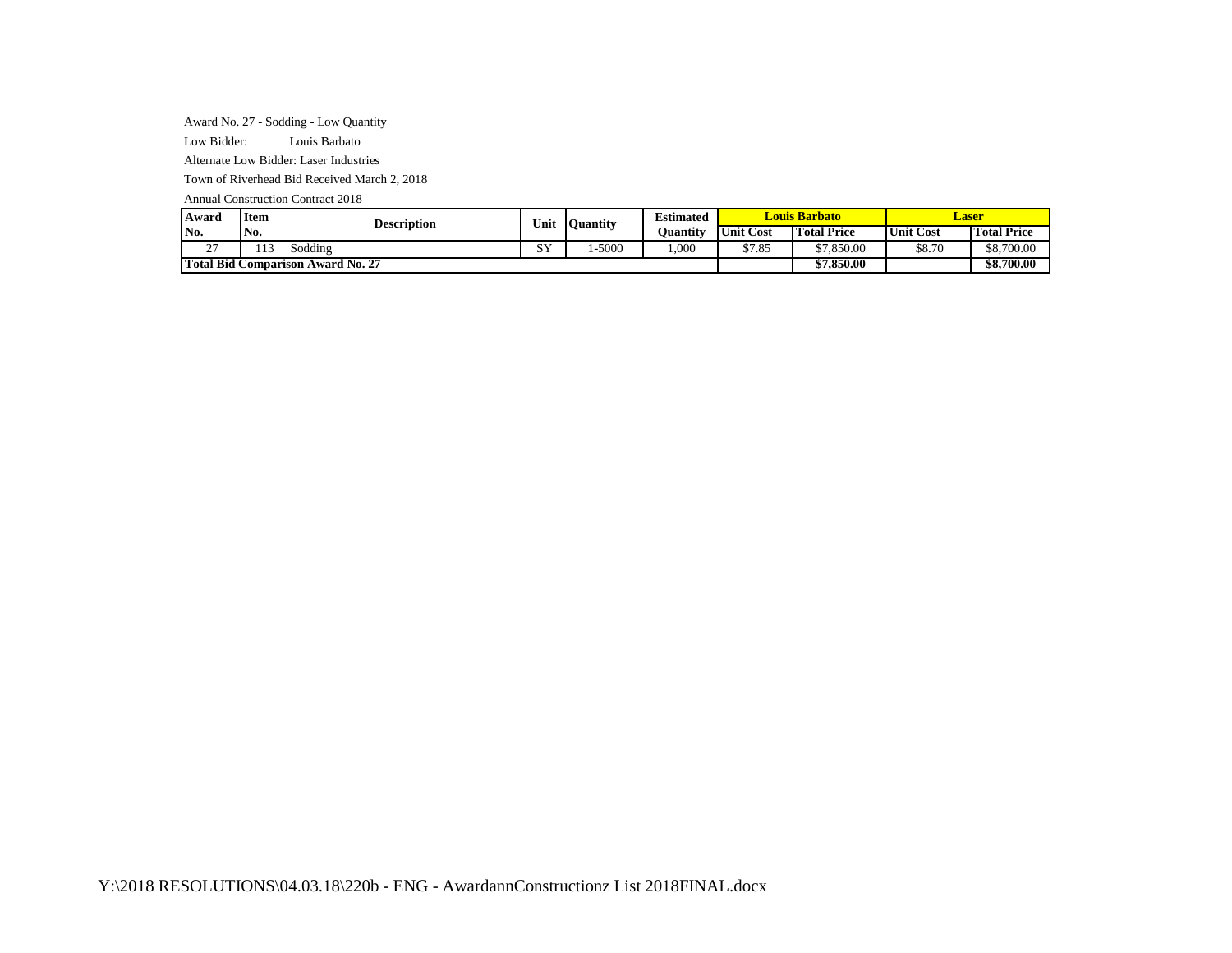Award No. 28 - Sodding - High Quantity

Low Bidder: Laser Industries

Alternate Low Bidder: Landtek

Town of Riverhead Bid Received March 2, 2018

| Award                                              | <b>Item</b>   | Description | Unit                 | <b>Ouantity</b>  | <b>Estimated</b> | Laser     |                    | <b>Landtek</b>   |                    |
|----------------------------------------------------|---------------|-------------|----------------------|------------------|------------------|-----------|--------------------|------------------|--------------------|
| No.                                                | No.           |             |                      |                  | Ouantitv         | Unit Cost | <b>Total Price</b> | <b>Unit Cost</b> | <b>Total Price</b> |
| $\gamma$<br>28                                     | $\sim$<br>113 | Sodding     | C <sub>X</sub><br>D. | $-10000$<br>5001 | 7.500            | \$7.30    | \$54,750.00        | \$8.00           | \$60,000.00        |
| <b>Total Bid</b><br><b>Comparison Award No. 28</b> |               |             |                      |                  |                  |           | \$54,750.00        |                  | \$60,000.00        |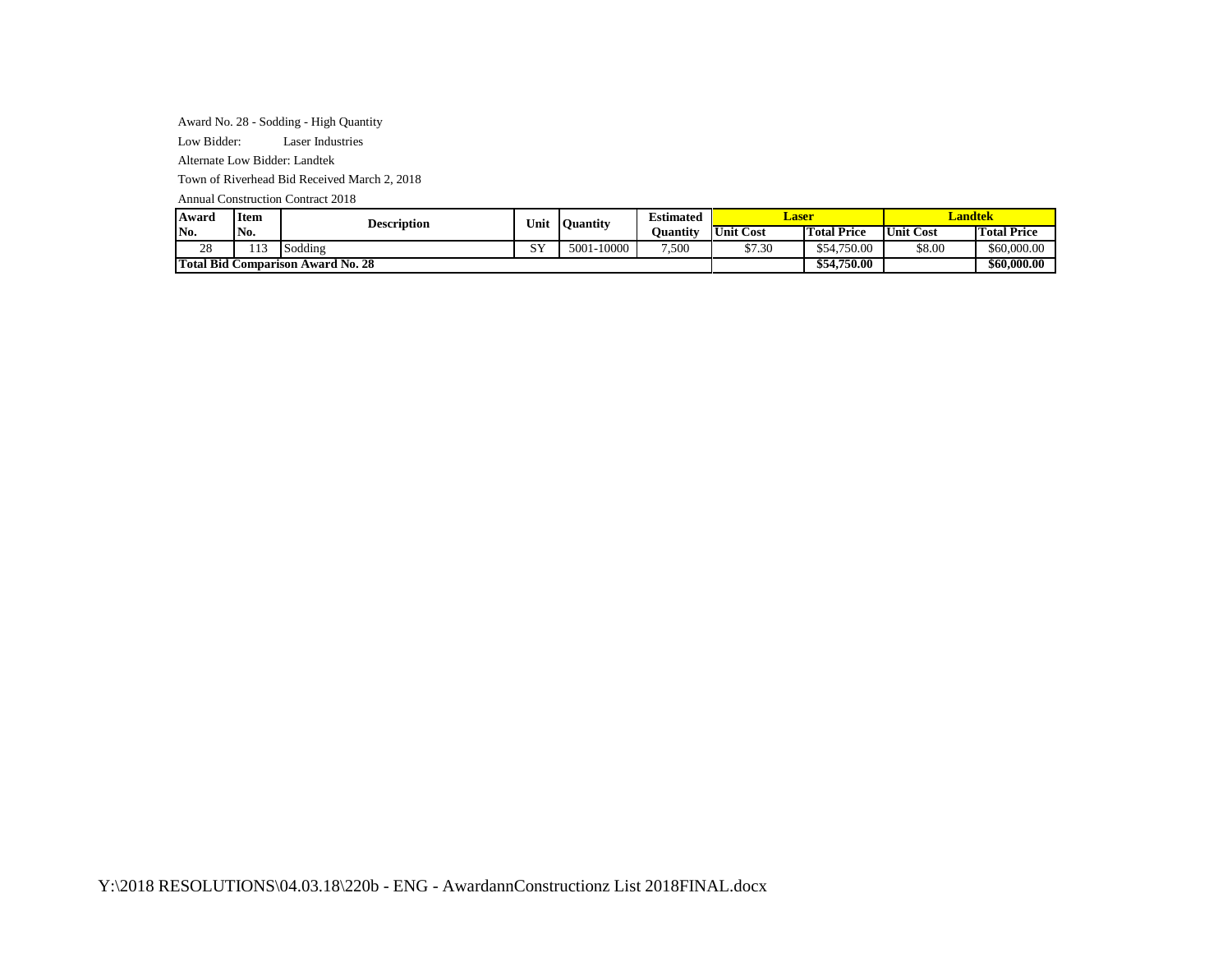## Award No. 29 - Poured In Place Safety Surface

Low Bidder: KJB

Alternate Low Bidder: Louis Barbato

Town of Riverhead Bid Received March 2, 2018

| Award                                    | Item | <b>Description</b>                                             | Unit      | <b>Ouantity</b> | <b>Estimated</b> |                  | KJB.               | <b>Barbato</b>   |                    |
|------------------------------------------|------|----------------------------------------------------------------|-----------|-----------------|------------------|------------------|--------------------|------------------|--------------------|
| No.                                      | No.  |                                                                |           |                 | Ouantity         | <b>Unit Cost</b> | <b>Total Price</b> | <b>Unit Cost</b> | <b>Total Price</b> |
| 29                                       |      | 151-6' Poured in Place Safety Surface - 6' Critical Fall Ht.   | SY        | 1-1000          | 500              | \$120.00         | \$60,000.00        | \$124.00         | \$62,000.00        |
|                                          |      | 151-8' Poured in Place Safety Surface - 8' Critical Fall Ht.   | SY        | 1-1000          | 500              | \$130.00         | \$65,000.00        | \$129.00         | \$64,500.00        |
|                                          |      | 151-10' Poured in Place Safety Surface - 10' Critical Fall Ht. | <b>SY</b> | 1-1000          | 500              | \$135.00         | \$67,500.00        | \$134.00         | \$67,000.00        |
| <b>Total Bid Comparison Award No. 29</b> |      |                                                                |           |                 |                  |                  | \$192,500.00       |                  | \$193,500.00       |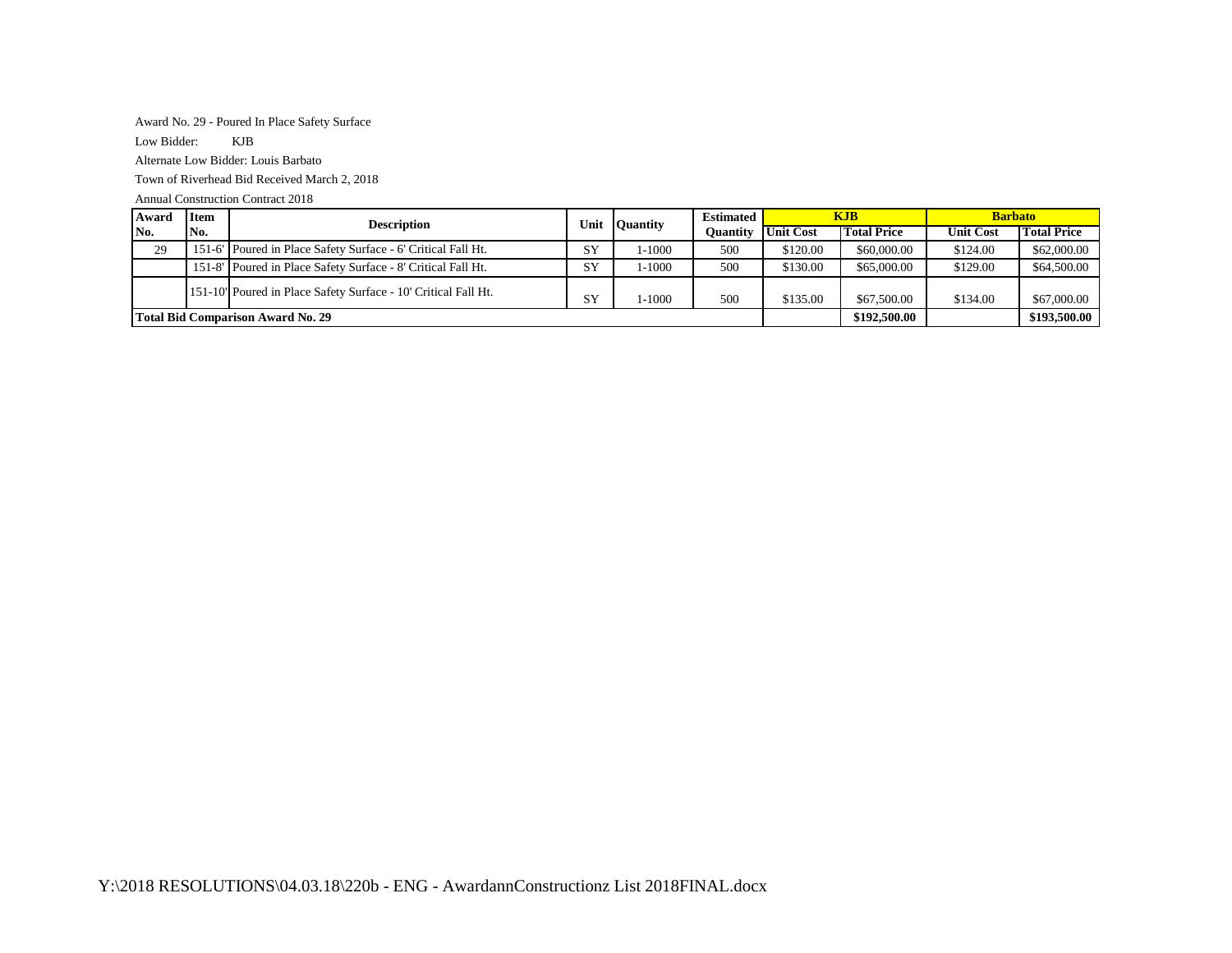#### Award No. 30 - Painted Lines Low Quanitity

Low Bidder: KJB

Alternate Low Bidder: NONE

Town of Riverhead Bid Received March 2, 2018

| Award                                    | <b>Item</b><br><b>Description</b> | Unit                 | Ouantity | <b>Estimated</b> | KJB      |                  |                                  |                  |                    |
|------------------------------------------|-----------------------------------|----------------------|----------|------------------|----------|------------------|----------------------------------|------------------|--------------------|
| No.                                      | No.                               |                      |          |                  | Ouantitv | <b>Unit Cost</b> | <b>CON</b><br><b>Total Price</b> | <b>Unit Cost</b> | <b>Total Price</b> |
| 30                                       |                                   | <b>Painted Lines</b> | ΓE<br>ப  | $-1000$          | 500      | \$1.20           | \$600.00                         |                  | \$0.00             |
| <b>Total Bid Comparison Award No. 30</b> |                                   |                      |          |                  |          |                  | \$600.00                         |                  | \$0.00             |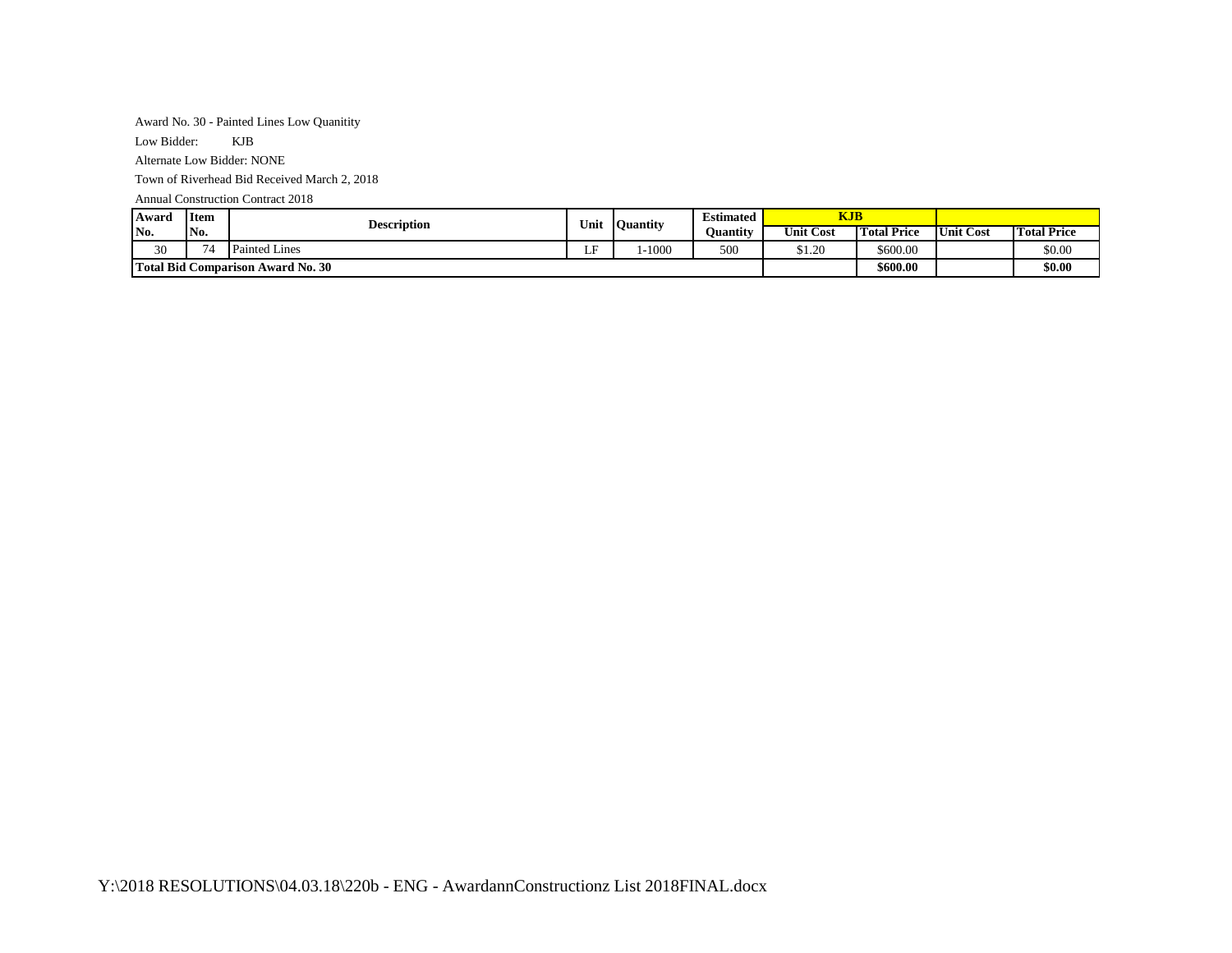#### Award No. 31 - Painted Lines High Quanitity

Low Bidder: KJB

Alternate Low Bidder: NONE

Town of Riverhead Bid Received March 2, 2018

| <b>Award</b>                      | Item | <b>Description</b>   | Unit |           | Ouantity | <b>Estimated</b> | KJB                |           |                    |  |
|-----------------------------------|------|----------------------|------|-----------|----------|------------------|--------------------|-----------|--------------------|--|
| No.                               | No.  |                      |      |           | Ouantitv | <b>Unit Cost</b> | <b>Total Price</b> | Unit Cost | <b>Total Price</b> |  |
| $\sim$<br>ر ر                     |      | <b>Painted Lines</b> | .    | 1001-5000 | 3,000    | \$0.95           | \$2.850.00         |           | \$0.00             |  |
| Total Bid Comparison Award No. 31 |      |                      |      |           |          |                  | \$2,850.00         |           | \$0.00             |  |